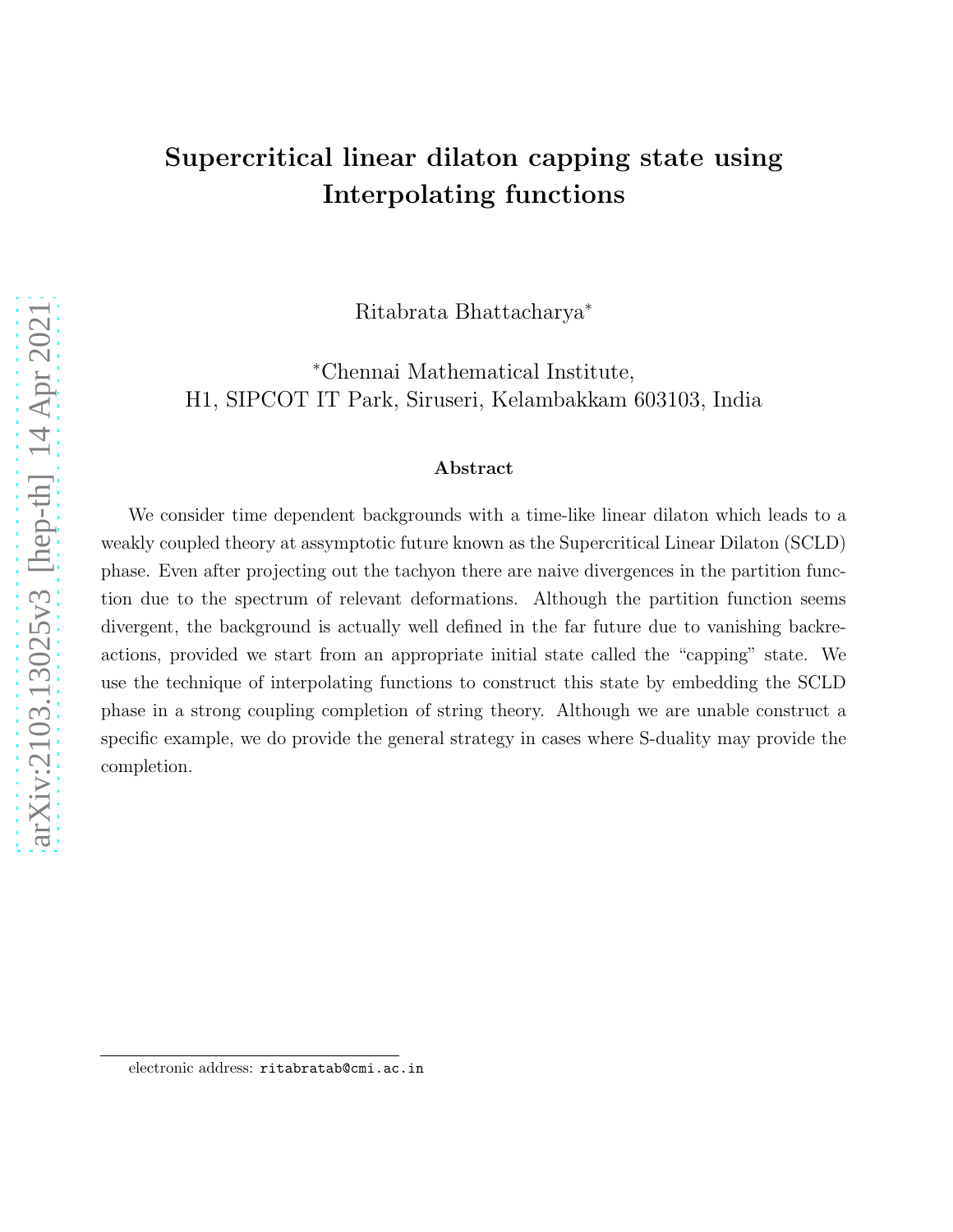## **Contents**

| $\mathbf{1}$ | Introduction                                                                                                     | $\mathbf{1}$     |
|--------------|------------------------------------------------------------------------------------------------------------------|------------------|
| $\bf{2}$     | Known results and conventions to be used                                                                         | $\boldsymbol{4}$ |
|              | Linear dilaton backgrounds<br>2.1                                                                                | $\overline{4}$   |
|              | The one loop partition function $\dots \dots \dots \dots \dots \dots \dots \dots \dots \dots$<br>2.2             | $\overline{5}$   |
|              | 2.3                                                                                                              | $\overline{7}$   |
|              | Mass renormalization in string pertubation theory $\dots \dots \dots \dots \dots$<br>2.4                         | $\overline{7}$   |
| 3            | Two point amplitude at one loop with $Q \neq 0$                                                                  | 8                |
|              | The real part $\dots \dots \dots \dots \dots \dots \dots \dots \dots \dots \dots \dots \dots \dots \dots$<br>3.1 | 11               |
|              | 3.2                                                                                                              | 13               |
| 4            | Interpolating functions due to Sen                                                                               | 15               |
|              | Example of the heterotic/type I duality $\dots \dots \dots \dots \dots \dots \dots \dots$<br>4.1                 | 15               |
|              | 4.2                                                                                                              | 16               |
| 5            | <b>Discussions</b>                                                                                               | 18               |
|              | A Relevant correlators for $Q \neq 0$                                                                            | 19               |
|              | B Two point graviton one loop amplitude with $Q = 0$                                                             | 21               |

# <span id="page-1-0"></span>1 Introduction

Our universe as we know is an expanding one. So to describe a consistent quantum theory of gravity at early times i.e. near the big bang singularity one requires the solutions describing quantum gravity in time dependent backgrounds. String theory in Linear Dilaton backgrounds provide a way to tackle this problem in a somewhat systematic manner. In [\[17\]](#page-26-0), [\[18\]](#page-26-1), [\[19\]](#page-26-2), [\[20\]](#page-26-3) it was noticed that time-like linear dilaton solutions of supercritical string theories are strongly coupled at assymptotically early times and hence difficult to solve. Although at assymptotically late times one has much more control since there, the theories become weakly coupled and one can solve them perturbatively. In this regard we should mention that we take the following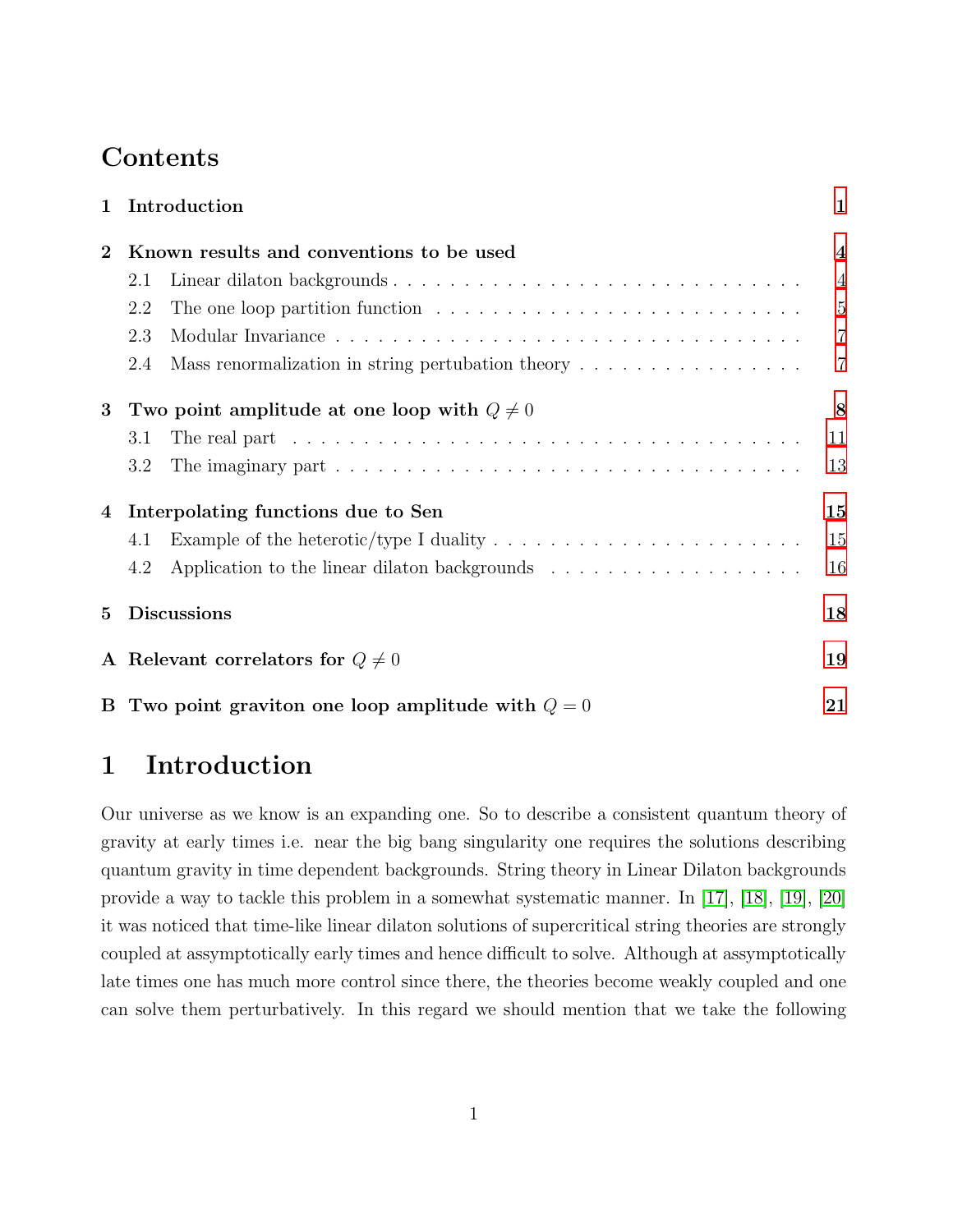conventions for the dilaton  $\Phi$  and the string coupling  $g_{st}$ ,

$$
\Phi = -QX^0 \ , \quad g_{st} = e^{\langle \Phi \rangle} = e^{-QX^0} \ , \text{ with } Q > 0 \ .
$$

In [\[1\]](#page-25-0), the authors found that in such cases the spectrum of relevant deformations of the "matter CFT" has modes which grow in time although their backreaction on the geometry is small at assymptotically late times due to the small string coupling. The condition for the backreaction being small is stated below but one should note that these are not the usual tachyons we are familiar with. These modes were termed "Pseudo-tachyons" in the literature. Tachyonic solutions also grow in time but they have large back reactions on the geometry causing instabilities in the background. If we consider the deformations,

$$
\int d^2z \sum_i \mu_i \mathcal{O}_i e^{\kappa_i X^0}
$$

with  $\mathcal{O}_i$  having dimension  $\Delta_i$ . This is marginal if,

$$
\Delta_i + \frac{1}{4} \kappa_i (\kappa_i + 2Q) = 2 \Rightarrow \kappa_i = -Q \pm \sqrt{Q^2 - 4(\Delta_i - 2)}.
$$

For  $2 < \Delta_i < 2 + Q^2/4$  we see that the properly normalised relevant mode goes like,

$$
\tilde{\lambda} = \frac{\lambda}{g_{st}} \sim e^{\pm QX^0 \sqrt{1 - 4(\Delta_i - 2)/Q^2}}.
$$

So we see that one of the modes grow in time and these are the ones identified as *Pseudo*tachyons.

The condition that the pseudo-tachyons have small backreaction and hence provide a well defined i.e. stable background, is that we begin with an appropriate initial state. This is sometimes called a "capping" state. As per current understanding, unambiguous description of such states is still an open problem. Although some work has been done in this regard, where smooth evolution from "nothing" was considered [\[24\]](#page-27-0). Basically the authors studied the effect of closed string tachyon condensation on the spacetime with a space-like singularity at the level of general relativity.

Another way to identify the "capping" state is to embed the Supercritical Linear Dilaton(SCLD) phase in a strong coupling completion of string theory. The goal of the current paper is to take this route for identifying the capping state. First let us look at the obstacles we face in achieving this goal, then we mention cases where there is a systematic way to circumvent these problems to obtain a reasonably accurate result.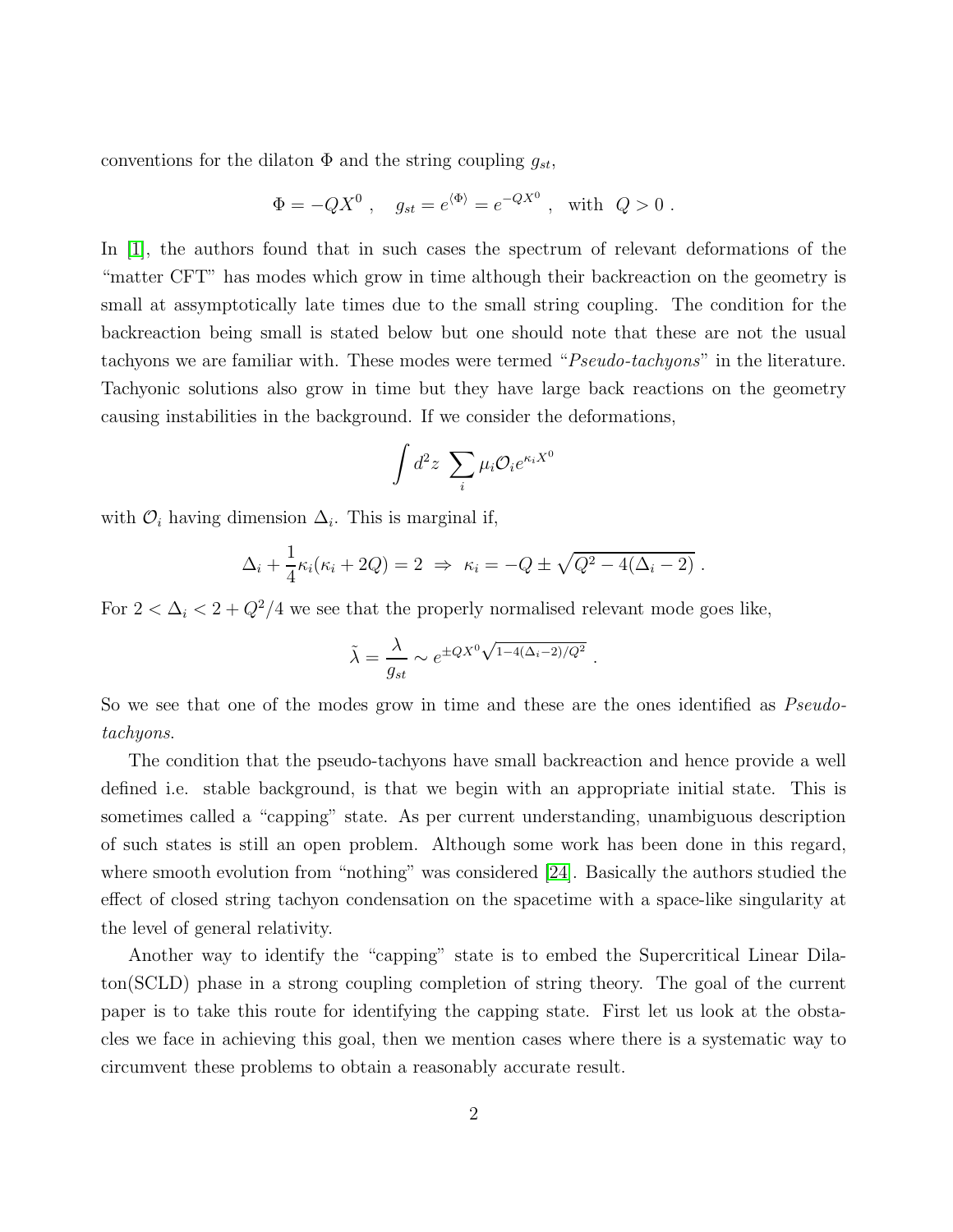#### Obstacles

- 1. The most obvious obstactle is that we do not know whether there exists a consistent strong coupling completion for supercritical string theories.
- 2. Even if we are able find certain examples where such completion is possible, computing physical quantites relevant for the target spacetime is considerably difficult since spacetime supersymmetry is broken due to the linear dilaton which couples to the world-sheet curvature.

For example suppose we want to compute the renormalised mass of different operators at a given mass level. In presence of supersymmetry it is sufficient to compute the renormalised mass of one component of the supermultiplet or superfield, the rest are fixed by supersymmetry. This will obviously not be true if supersymmetry is broken.

3. Full non-perturbative treatment of string theory is yet to be as well understood as perturbative string theory which is why even if we resolve the first obstacle, the resolution may be true only in some special cases.

We argue that if we have two supercritical theories which are S-dual to each other describing the weak and strong coupling regime then we can attempt to construct the capping state within reasonable accuracy using the technique of interpolating functions. Although we fail to find a specific example and produce numbers, it may help to know the strategy of constructing the capping state in case we suceed in finding an example.

The technique of interpolating function involves computing the renormalized mass function  $F(g)$  as a perturbative expansion in string coupling. If we have two theories at the weak and strong coupling end which are S-dual to each other, then we have two functions  $F_W$  and  $F_S$ which have perturbative expansions in the weak and strong coupling respectively at the two ends. We will closely follow the approach described in [\[2\]](#page-25-1) to find an interpolating function  $F_{m,n}(g)$  which matches  $F_W$  upto m-th power in the weak coupling expansion and  $F_S$  upto the n-th power in the strong coupling expansion. This interpolating function is supposed to give the renormalized mass of the theory for the whole range of coupling to a reasonable accuracy. Other approaches are also available in the literatre  $[25]$  and the Padé approximant approach.

The rest of the paper is organised as follows. In Section [2](#page-4-0) we discuss briefly the known results and the conventions we use for linear dilaton backgrounds and mass renormalization in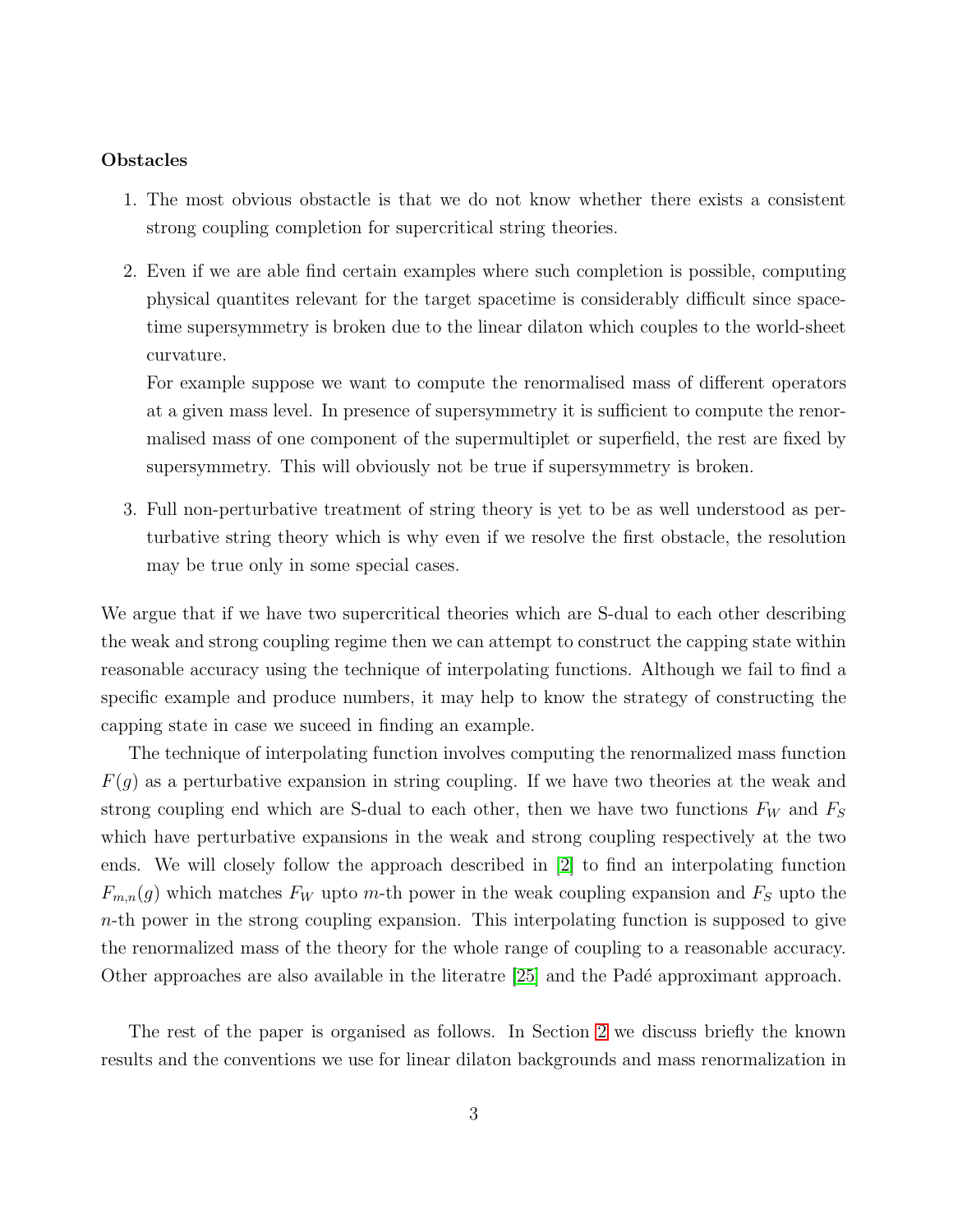string perturbation theory. We will also derive the partition function for SCLD backgrounds and show that modular invarince dictates that only certain spacetime dimensions are allowed, which is well known. In Section [3](#page-8-0) we compute the two point amplitude of a pseudo-tachyonic mode on the torus, which gives the renormalized mass at one loop for this mode. In Section [4](#page-15-0) we describe strategy for determining the "capping" state with the help of interpolating functions. And finally we conclude with some discussions in Section [5.](#page-18-0)

### <span id="page-4-1"></span><span id="page-4-0"></span>2 Known results and conventions to be used

#### 2.1 Linear dilaton backgrounds

In this section we give a brief review of known results in the case when a dilaton which is linear in the string fields, couples to the world-sheet curvature [\[5\]](#page-25-2). So,

$$
\phi = V_{\mu} X^{\mu} \tag{1}
$$

and the world-sheet Eucledian action for the strings is given by,

$$
S_P = \frac{1}{4\pi\alpha'} \int d^2x \sqrt{\gamma} \gamma^{ab} \partial_a X^\mu \partial_b X_\mu + \frac{1}{4\pi} \int d^2x \sqrt{\gamma} \phi R \tag{2}
$$

Varrying this action w.r.t the world-sheet metric  $\gamma$  we obtain the energy momentum tensor for this theory. We give the result here for the holomorphic and anti-holomorphic part of the E.M. tensor,

<span id="page-4-2"></span>
$$
T(z) = -\frac{1}{\alpha'} : \partial X^{\mu} \partial X_{\mu} : + V_{\mu} \partial^{2} X^{\mu}
$$
  

$$
\bar{T}(\bar{z}) = -\frac{1}{\alpha'} : \bar{\partial} X^{\mu} \bar{\partial} X_{\mu} : + V_{\mu} \bar{\partial}^{2} X^{\mu} .
$$
 (3)

With this energy momentum tensor we want to find the modified central charge as well as the modifed conformal weights of the vertex operators. Now we want to work with time-like dilaton so we choose  $V_{\mu} \equiv (Q, \vec{0})$  and hence we end up with (space-time metric is the minkowski metric)

$$
T(z) = -\frac{1}{\alpha'} : \partial X^{\mu} \partial X_{\mu} : -Q \partial^2 X^0 \tag{4}
$$

and similarly for  $\overline{T}(\overline{z})$ .

We want to compute the the  $T(z)T(0)$  as well as the  $T(z)e^{ik.X}$  OPE's. We know that now  $\partial X^0$  is no longer a primary while  $e^{-ik^0 X^0}$  is still a primary. Looking only at the leading order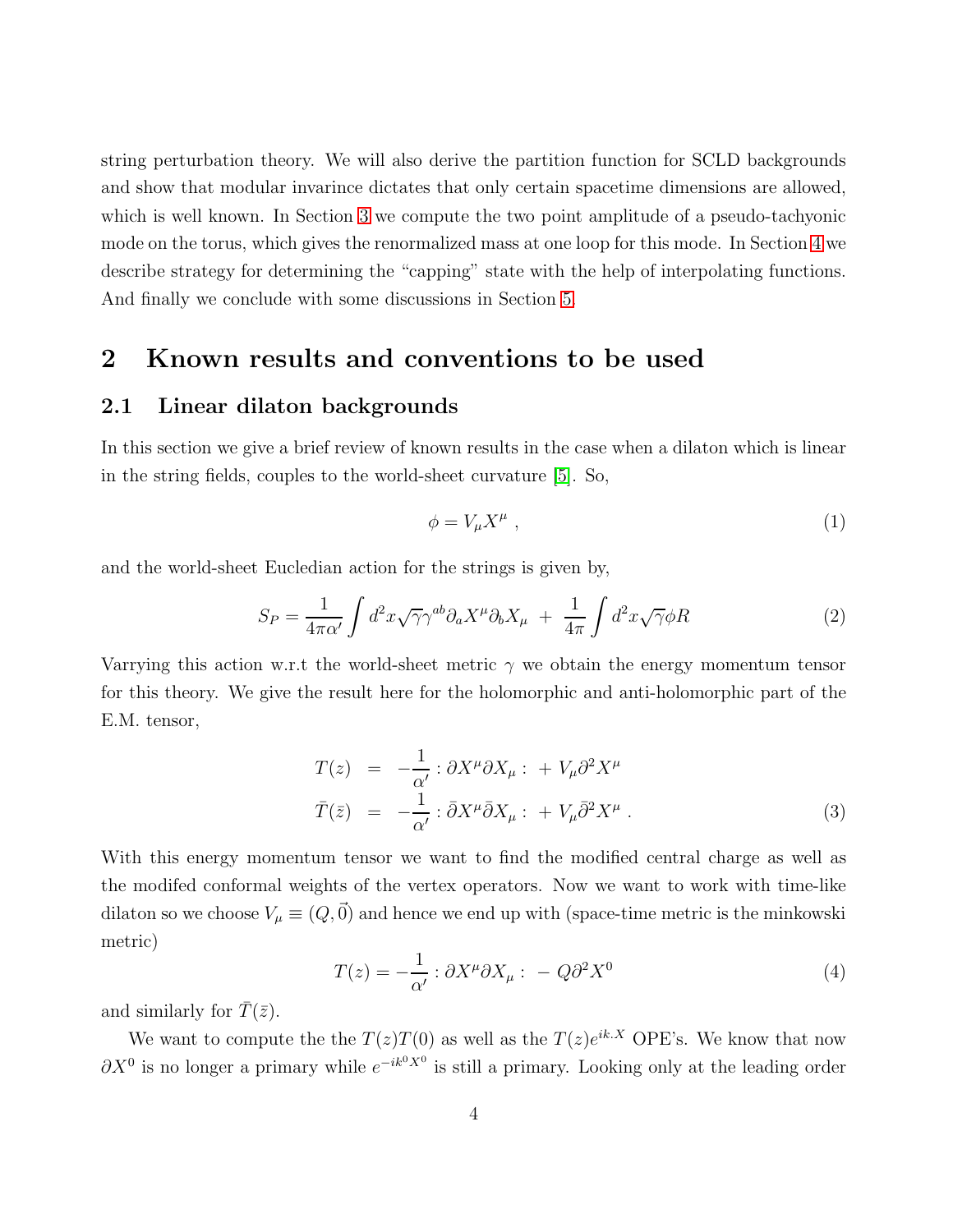divergences, we get the following results<sup>[1](#page-5-1)</sup>,

$$
T(z)T(0) \sim \frac{D - 6\alpha'Q^2}{2z^4} + \dots \tag{5}
$$

$$
T(z)e^{ik.X}(0) \sim \left(\frac{\alpha' k^2}{4} - \frac{iQk^0 \alpha'}{2}\right) \frac{e^{ik.X}}{z^2} + \dots \tag{6}
$$

Thus we have  $c = \bar{c} = D - 6\alpha'Q^2$ . And the conformal dimension of the vertex operator,

$$
h_v = \frac{\alpha' k^2}{4} - \frac{iQk^0 \alpha'}{2} = \frac{\alpha'}{4} \left[ \vec{k}^2 - (k^0)^2 - 2ik^0 Q \right]
$$

#### <span id="page-5-0"></span>2.2 The one loop partition function

Before computing the partition function for such theories we include world-sheet supersymmetry so that in the case of  $Q = 0$  we have a GSO projected spectrum of critical superstrings in 10 dimension where the tachyon is projected out.

We use the known results for fermionic traces [\[6\]](#page-25-3),

$$
Z^{\alpha}_{\ \beta} = \text{Tr}_{\alpha} \left[ q^H \exp(i\pi\beta F) \right] = \frac{1}{\eta(\tau)} \vartheta \begin{bmatrix} \alpha/2 \\ \beta/2 \end{bmatrix} (0|\tau) . \tag{7}
$$

Here F is the world-sheet fermion number,  $\alpha$  and  $\beta$  take integer values modulo 2. For  $\alpha$  even we have trace over the NS and for odd we have trace over R states.

The total central charge due to the bc and  $\beta\gamma$  ghosts is given by,  $c_g = -26 + 11 = -15$ and the matter CFT has central charge  $c_m = D - 6\alpha'Q^2 + \frac{D}{2}$  $\frac{D}{2}$ . So for the central charge for the  $matter + ghost CFT$  to vanish we need,

<span id="page-5-2"></span>
$$
\frac{3D}{2} - 6\alpha'Q^2 = 15 \Rightarrow D - 4\alpha'Q^2 = 10.
$$
 (8)

For specificity we assume  $D/2$  to be odd and we will GSO project onto even world-sheet fermion number to remove the tachyon.

Now we have the following well results on the torus,

$$
\langle c(w_1)b(w_2)\bar{c}(\bar{w}_3)\bar{b}(\bar{w}_4)\rangle_{T^2} = |\eta(\tau)|^4.
$$
\n(9)

<span id="page-5-1"></span><sup>&</sup>lt;sup>1</sup>Here *D* is the dimensionality of the target space-time.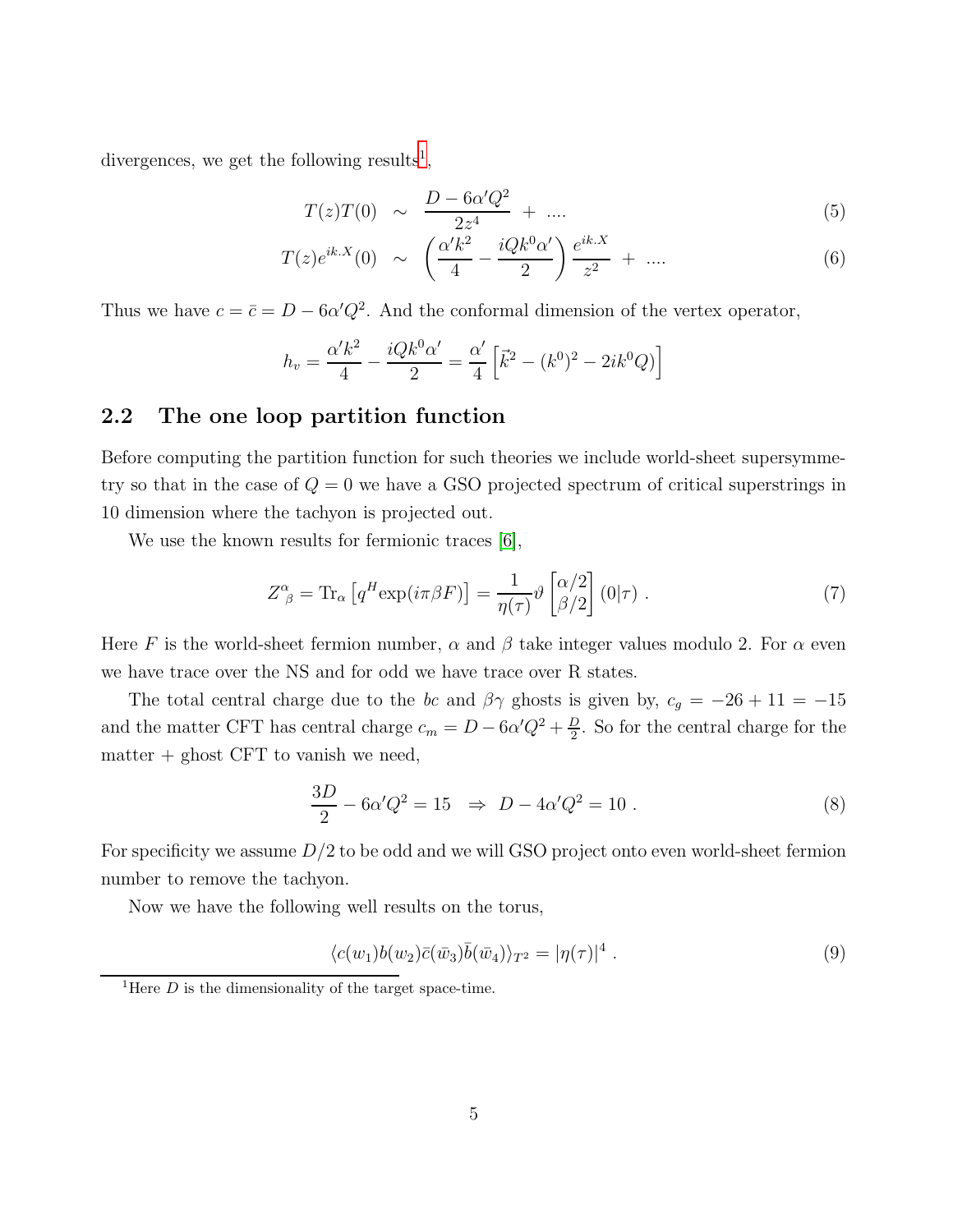The scalar partition function  $(q = e^{2\pi i \tau} \Rightarrow q\bar{q} = e^{-4\pi \tau_2}),$ 

$$
Z_s(\tau) = (q\bar{q})^{-\frac{D - 6\alpha'Q^2}{24}} \text{Tr}\left(q^{L_0}\bar{q}^{\bar{L}_0}\right) \tag{10}
$$

$$
Z_s(\tau) = V_D(q\bar{q})^{-\frac{D-6\alpha'Q^2}{24}} \int \frac{d^{D-1}k}{(2\pi)^{D-1}} \frac{dk^0}{2\pi} \exp\left[-\pi\alpha' \tau_2(\vec{k}^2 - (k^0)^2 - 2ik^0Q)\right] \times \prod_{\mu,n} \sum_{N_{\mu n},\bar{N}_{\mu n}} q^{nN_{\mu n}} \bar{q}^{n\bar{N}_{\mu n}}
$$
  

$$
Z_s(\tau) = iV_D(q\bar{q})^{-\frac{D}{24}} (q\bar{q})^{\frac{\alpha'Q^2}{4}} \int \frac{d^{D-1}k}{(2\pi)^{D-1}} \frac{d\omega}{2\pi} \exp\left[-\pi\alpha' \tau_2(\vec{k}^2 + \omega^2 + 2\omega Q)\right] \times \prod_{n} \frac{1}{(1 - q^n)^D (1 - \bar{q}^n)^D}
$$
  

$$
Z_s(\tau) = iV_D |\eta(\tau)|^{-2D} \int \frac{d^{D-1}k}{(2\pi)^{D-1}} \frac{d\omega}{2\pi} \exp\left[-\pi\alpha' \tau_2(\vec{k}^2 + \omega^2 + 2\omega Q + Q^2)\right]
$$
(11)

Now just redifing the variable  $\omega \to \omega + Q$  and integrating over the momenta variables we get,

$$
Z_s(\tau) = iV_D \left( (4\pi^2 \alpha' \tau_2)^{-\frac{1}{2}} |\eta(\tau)|^{-2} \right)^D = iV_D (Z_X(\tau))^D \tag{12}
$$

From the fermionic traces we obtain after projecting onto even world-sheet fermion number we get,

$$
Z_{\psi}^{+} = \frac{1}{2} \left( Z_{0}^{0}(\tau)^{\frac{D}{2}-1} - Z_{1}^{0}(\tau)^{\frac{D}{2}-1} - Z_{0}^{1}(\tau)^{\frac{D}{2}-1} - Z_{1}^{1}(\tau)^{\frac{D}{2}-1} \right) . \tag{13}
$$

Now we know that  $Z^1_1(\tau) = 0$  so,

$$
Z_{\psi}^{+} = \frac{1}{2} \left( Z_{0}^{0}(\tau)^{\frac{D}{2}-1} - Z_{1}^{0}(\tau)^{\frac{D}{2}-1} - Z_{0}^{1}(\tau)^{\frac{D}{2}-1} \right) . \tag{14}
$$

Thus the full partition function is given by<sup>[2](#page-6-0)</sup>,

$$
Z_{LD} = \int \frac{d\tau d\bar{\tau}}{4\tau_2} iV_D \left( (4\pi^2 \alpha' \tau_2)^{-\frac{1}{2}} |\eta(\tau)|^{-2} \right)^D |\eta(\tau)|^4 Z_{\psi}^+(\tau) Z_{\bar{\psi}}^+(\bar{\tau})
$$
  
\n
$$
\Rightarrow Z_{LD} = iV_D \int \frac{d\tau d\bar{\tau}}{16\pi^2 \alpha' \tau_2^2} \left( (4\pi^2 \alpha' \tau_2)^{-\frac{1}{2}} |\eta(\tau)|^{-2} \right)^{D-2} Z_{\psi}^+(\tau) Z_{\bar{\psi}}^+(\bar{\tau})
$$
(15)

<span id="page-6-0"></span><sup>2</sup>Here we consider the case of Type IIB theories although generalization to other cases is simple.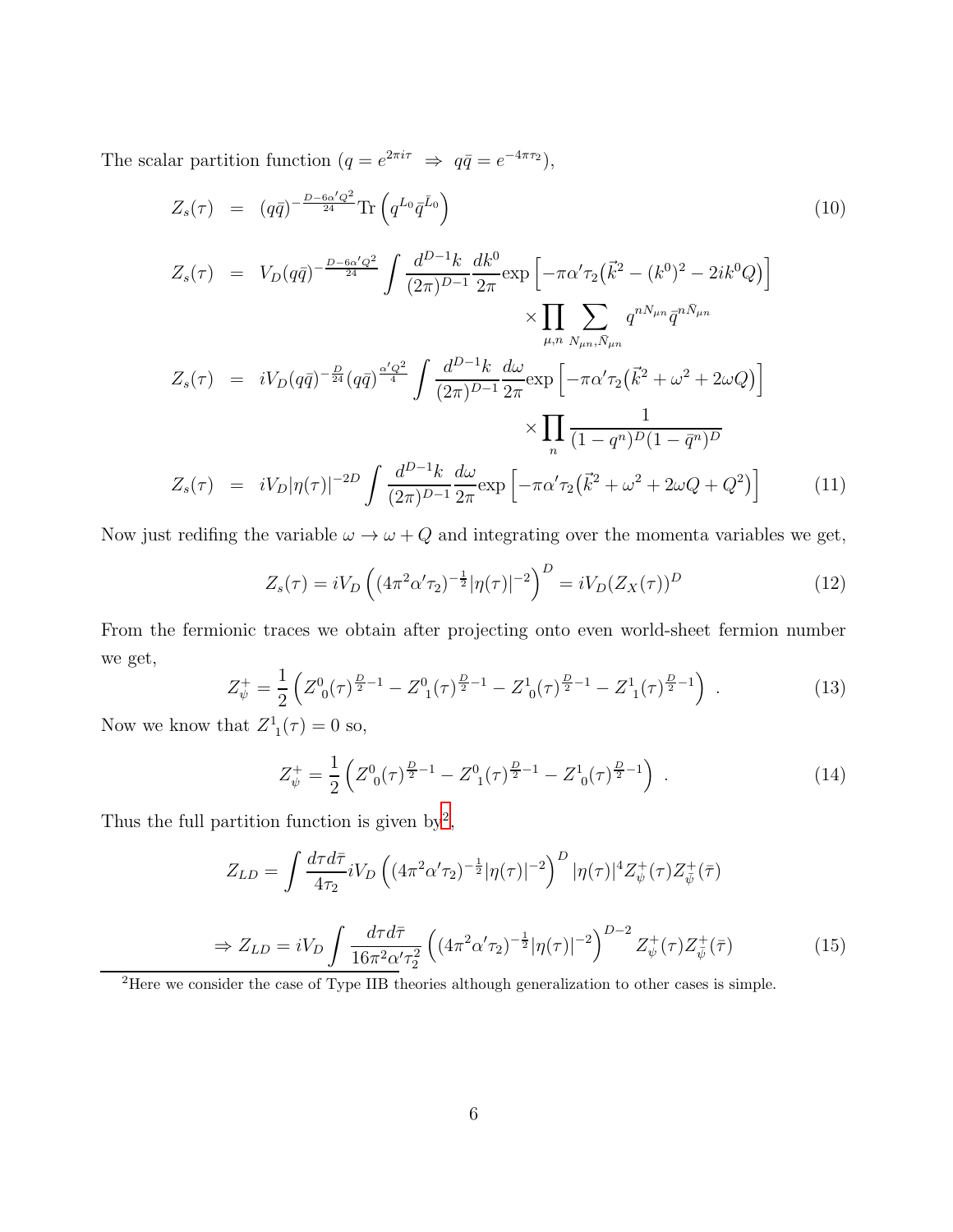#### <span id="page-7-0"></span>2.3 Modular Invariance

While testing the modular invariance of the above partition function one immediately notices that for arbitrary values of  $D > 10$  we do not have modular invariance i.e. even though the measure  $d\tau d\bar{\tau}/\tau_2^2$  and  $Z_X(\tau)$  are modular invariant by themselves  $Z_{\psi}^+ Z_{\bar{\psi}}^+$  break this invarince. But one can show explicitly that for  $D = 10 + 16n$  with integer values of  $n<sup>3</sup>, Z<sup>+</sup><sub>\psi</sub>Z<sup>+</sup><sub>\psi</sub>$  $n<sup>3</sup>, Z<sup>+</sup><sub>\psi</sub>Z<sup>+</sup><sub>\psi</sub>$  $n<sup>3</sup>, Z<sup>+</sup><sub>\psi</sub>Z<sup>+</sup><sub>\psi</sub>$  is modular invariant owing to the following transformation laws,

$$
Z_{\psi}^{+}(-1/\tau) = Z_{\psi}^{+}(\tau) \qquad ; \qquad Z_{\psi}^{+}(\tau+1) = \exp\left(\frac{2\pi(2n+1)i}{3}\right) Z_{\psi}^{+}(\tau) \tag{16}
$$

$$
Z_{\bar{\psi}}^{+}(-1/\bar{\tau}) = Z_{\bar{\psi}}^{+}(\bar{\tau}) \quad \text{and} \quad Z_{\bar{\psi}}^{+}(\bar{\tau}+1) = \exp\left(-\frac{2\pi(2n+1)i}{3}\right) Z_{\bar{\psi}}^{+}(\bar{\tau}) \tag{17}
$$

Hence for the rest of this paper we take  $D = 10 + 16n$ . Thus we have including [\(8\)](#page-5-2),

<span id="page-7-3"></span>
$$
4\alpha'Q^2 = 16n \ , \quad \Rightarrow \quad Q = 2\sqrt{\frac{n}{\alpha'}} \ . \tag{18}
$$

So we see that due to the modular invarince we have,

$$
Z_{LD} = iV_D \int_{\mathbb{F}_0} \frac{d\tau d\bar{\tau}}{16\pi^2 \alpha' \tau_2^2} (Z_X(\tau))^{8+16n} Z_{\psi}^+(\tau) Z_{\bar{\psi}}^+(\bar{\tau})
$$
(19)

where,  $\mathbb{F}_0$  denotes the fundamental domain in the complex  $\tau$  upper half plane. Notice that only for  $n = 0$  i.e. the critical case  $Z_{LD}$  vanishes by the use of Riemann Identity. For  $n \neq 0$ the partition function is non vanishing which implies that linear dilaton backgrounds break spacetime supersymmetry.

#### <span id="page-7-1"></span>2.4 Mass renormalization in string pertubation theory

We know that one has to start with the BV master action when attempting an off-shell formulation of string theory [\[7\]](#page-25-4), [\[8\]](#page-25-5), [\[9\]](#page-25-6), [\[10\]](#page-26-4), [\[11\]](#page-26-5), [\[12\]](#page-26-6), [\[15\]](#page-26-7). It is then clear that if one is able to solve the resulting equation of motion pertubatively, then there exists a well defined procedure to compute several physical quantities such as mass renormalization [\[13\]](#page-26-8), [\[14\]](#page-26-9), vacuum shift [\[16\]](#page-26-10) etc. order by order in perturbation theory. From [\[14\]](#page-26-9) we learn that using the 1PI effective action to some given order in pertubation theory, we have to sum over all the 1PR diagrams for

<span id="page-7-2"></span><sup>&</sup>lt;sup>3</sup>In [\[1\]](#page-25-0) this result was stated and also this result was argued by K. Narayan and collaborators in an unpublished notes.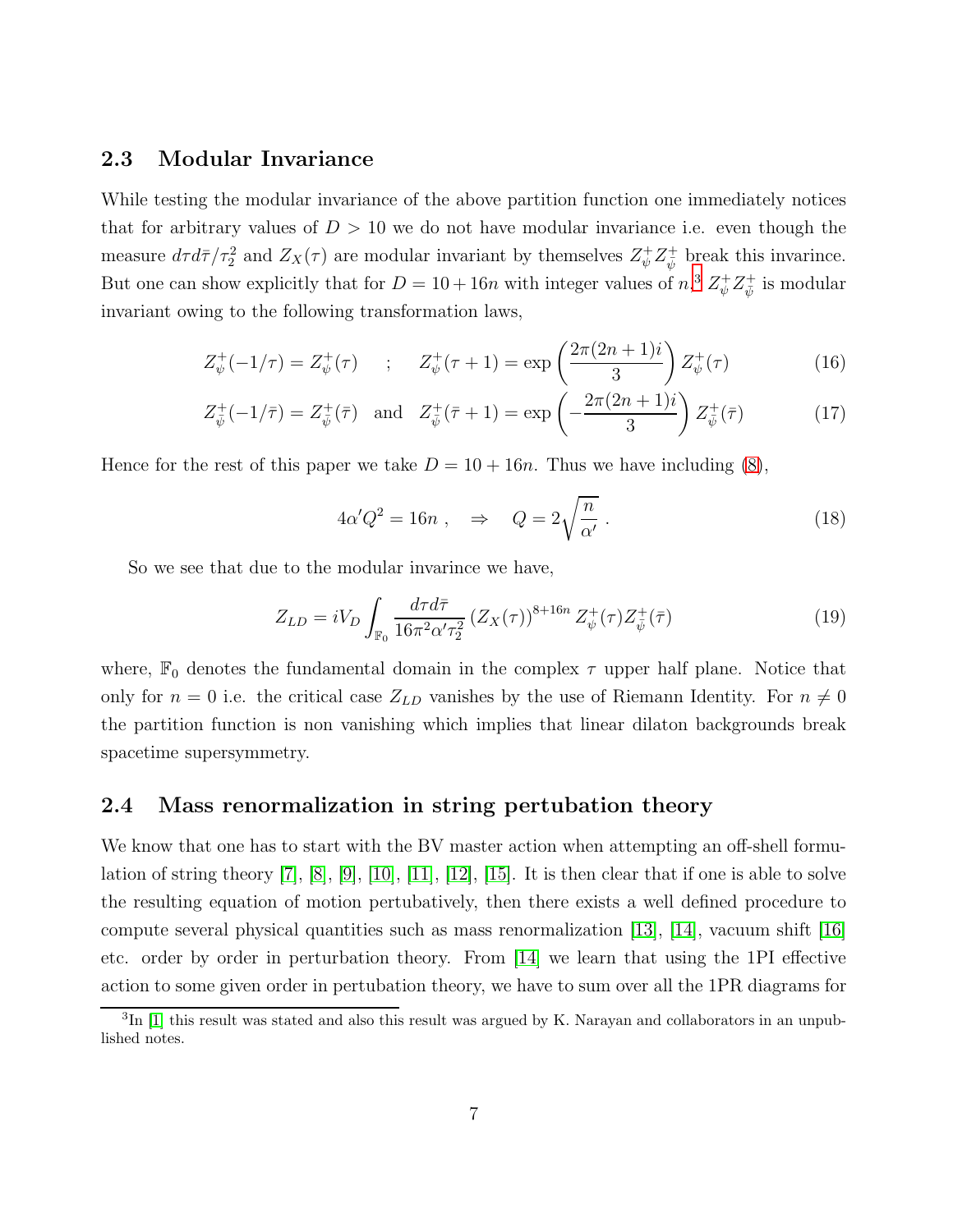the two point function to get the renormalised mass at that order in the pertubation expansion. The full propagator is given, in accordance with the above statement by,

$$
\Pi = \Delta + \Delta \hat{\mathcal{F}} \Delta + \Delta \hat{\mathcal{F}} \Delta \hat{\mathcal{F}} \Delta + \dots = \Delta (1 - \hat{\mathcal{F}} \Delta)^{-1} = (1 - \Delta \hat{\mathcal{F}})^{-1} \Delta . \tag{20}
$$

Here  $\hat{\mathcal{F}}$  denotes the contribution from the Riemann surfaces that are 1PI in the external momenta. And,

$$
\Delta = \frac{1}{2(L_0 + \bar{L}_0)} \delta_{L_0, \bar{L}_0}
$$

gives the tree level propagator. If  $\mathcal F$  is the full off-shell two point funtion then,

$$
\Pi = \Delta + \Delta \mathcal{F} \Delta. \tag{21}
$$

Now suppose that we project on to a given mass level  $m$ , if the full off-shell two point function restricted to this level be denoted by  $F_T$  then we have,

$$
\tilde{F}_T = F_T (1 + (k^2 + m^2)^{-1} \mathcal{I} F_T)^{-1}
$$
\n(22)

with,

$$
\mathcal{I} = \left(\begin{array}{cc} & I \\ I & \\ & & I \end{array}\right) \ .
$$

The propagator restricted to the modified physical sector is given by,

$$
\mathcal{V} = U(k)(k^2 + m^2 - \tilde{F}_d(k))^{-1}U(k)^{\dagger}, \text{ with } \tilde{F}(k) = U(k)\tilde{F}_d(k)U(k)^{\dagger} \text{ and } \tilde{F}_{\alpha\beta}(k) = \langle \bar{\alpha}|\tilde{F}_T|\bar{\beta}\rangle_p.
$$

So we see that  $\tilde{F}(k)$  is the renormalized mass matrix for the physical sector. On diagonalizing we will get the renormalized masses for each physical state. As an exercise we work out the mass renormalization of the massless states like the graviton, in critical superstring theory i.e.  $Q = 0$  case in Appendix [B.](#page-21-0) For the critical case, the two point graviton amplitude should vanish since we expect general co-ordinate invarince in the quantum theory of superstrings as well. So the massless states remain massless under quantum corrections.

## <span id="page-8-0"></span>3 Two point amplitude at one loop with  $Q \neq 0$

In case of  $Q \neq 0$  i.e. the linear dilaton background with world sheet supersymmetry, instead of [\(3\)](#page-4-2) we get the EM tensor and the world-sheet supercurrent given by,

$$
T_B(z) = -\frac{1}{\alpha'} : \partial X^{\mu} \partial X_{\mu} : + V_{\mu} \partial^2 X^{\mu} - \frac{1}{2} \psi^{\mu} \partial \psi_{\mu}
$$
 (23)

$$
T_F(z) = i(2/\alpha')^{1/2} \psi^{\mu} \partial X_{\mu} - i(2\alpha')^{1/2} V_{\mu} \partial \psi^{\mu}
$$
 (24)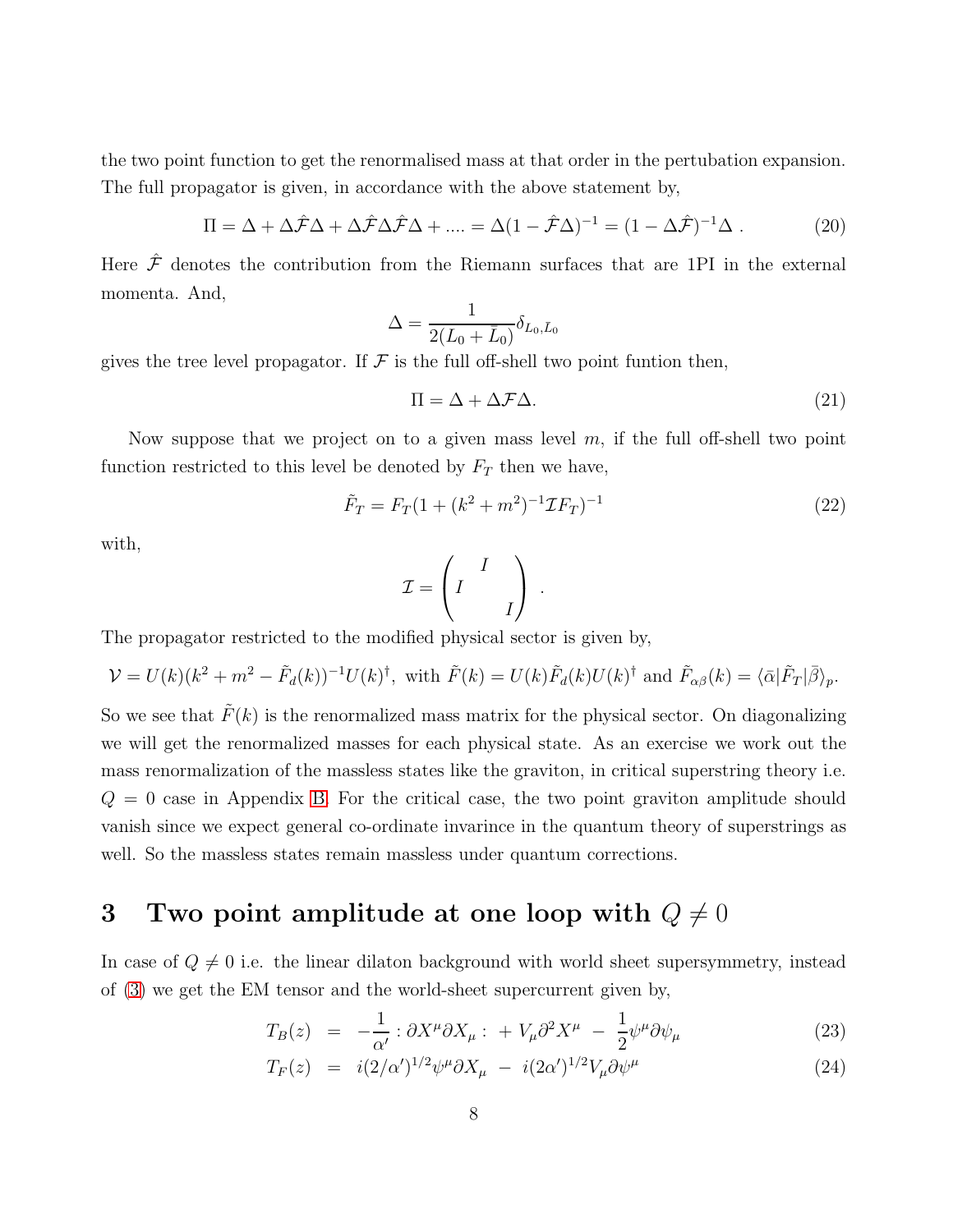With these results we can straight forwardly compute the BRST current,

$$
Q_B = \frac{1}{2\pi i} \oint (dz j_B(z) - d\bar{z} j_B(\bar{z})) \tag{25}
$$

where,

$$
j_B = cT_B + \gamma T_F + bc\partial c + \frac{3}{4}\partial c\beta\gamma + \frac{1}{4}c\partial(\beta\gamma) - c\beta\partial\gamma - b\gamma^2
$$
 (26)

and the same expression with antiholomorphic fields for the antiholomorphic part.

Let us first find the equation of motion for the first excited level with this BRST current. The on shell condition for an operator  $\Phi$ , as always is given by,  $Q_B \Phi = 0$ . Since the tachyon has been projected out the first excited level gives the lowest energy i.e. the ground state. The vertex operator for the NS-NS state in the -1 picture number is given by,

<span id="page-9-1"></span>
$$
\bar{c}cV_{-1}(k,z,\bar{z}) = \bar{c}c \ e^{-(\phi+\bar{\phi})}\zeta_{\mu\nu}\psi^{\mu}\bar{\psi}^{\nu}e^{ik.X}(z,\bar{z})\tag{27}
$$

Until the next subsection, we concentrate on the holomorphic part only since the anti-holomorphic part works out in a similar fashion. So applying the BRST charge we get,

$$
Q_B(c e^{-\phi} \zeta_{\mu\nu} \psi^{\mu} e^{ik.X}(0,0)) = \frac{1}{2\pi i} \oint dz j_B(z) c e^{-\phi} \zeta_{\mu\nu} \psi^{\mu} e^{ik.X}(0,0)
$$
(28)  

$$
= \frac{1}{2\pi i} \oint dz \frac{(\partial c)c(0)e^{-\phi} \zeta_{\mu\nu} \psi^{\mu} e^{ik.X}(0,0)}{z} \left(\frac{\alpha' k^2}{4} + \frac{iV.k\alpha'}{2} + \frac{1}{2}\right)
$$

$$
+ \frac{1}{2\pi i} \oint dz \left(\frac{\alpha'}{2}\right)^{1/2} \frac{\eta(0)c(0)e^{ik.X}(0,0)}{z} \zeta_{\mu\nu}(k^{\mu} + 2iV^{\mu})
$$

$$
+ \frac{1}{2\pi i} \oint dz \left(-\frac{1}{2}\right) \frac{(\partial c)c(0)e^{-\phi} \zeta_{\mu\nu} \psi^{\mu} e^{ik.X}(0,0)}{z} + \dots
$$
(29)

The .... denote terms which are regular in z and hence they vanish under the closed contour integral. Just to be precise, the first two terms are the contributions due to  $cT_B$  and  $\gamma T_F$ while the third term is the single pole contribution due to the ghost part. Adding up all the contribution we get the on-shell conditions,

<span id="page-9-2"></span><span id="page-9-0"></span>
$$
k^2 + 2iV.k = 0
$$
, and  $\zeta_{\mu\nu}(k^{\mu} + 2iV^{\mu}) = 0$ . (30)

Notice that if we take  $V_{\mu} \rightarrow 0$  we get back the expected on-shell conditions for the massless states in critical superstring theory. For time like  $V$  we have,

$$
k^2 - 2iQk^0 = 0 \Rightarrow k^2 = 2iQk^0
$$
, and  $\zeta_{\mu\nu}k^{\mu} = 2iQ\zeta_{0\nu}$ . (31)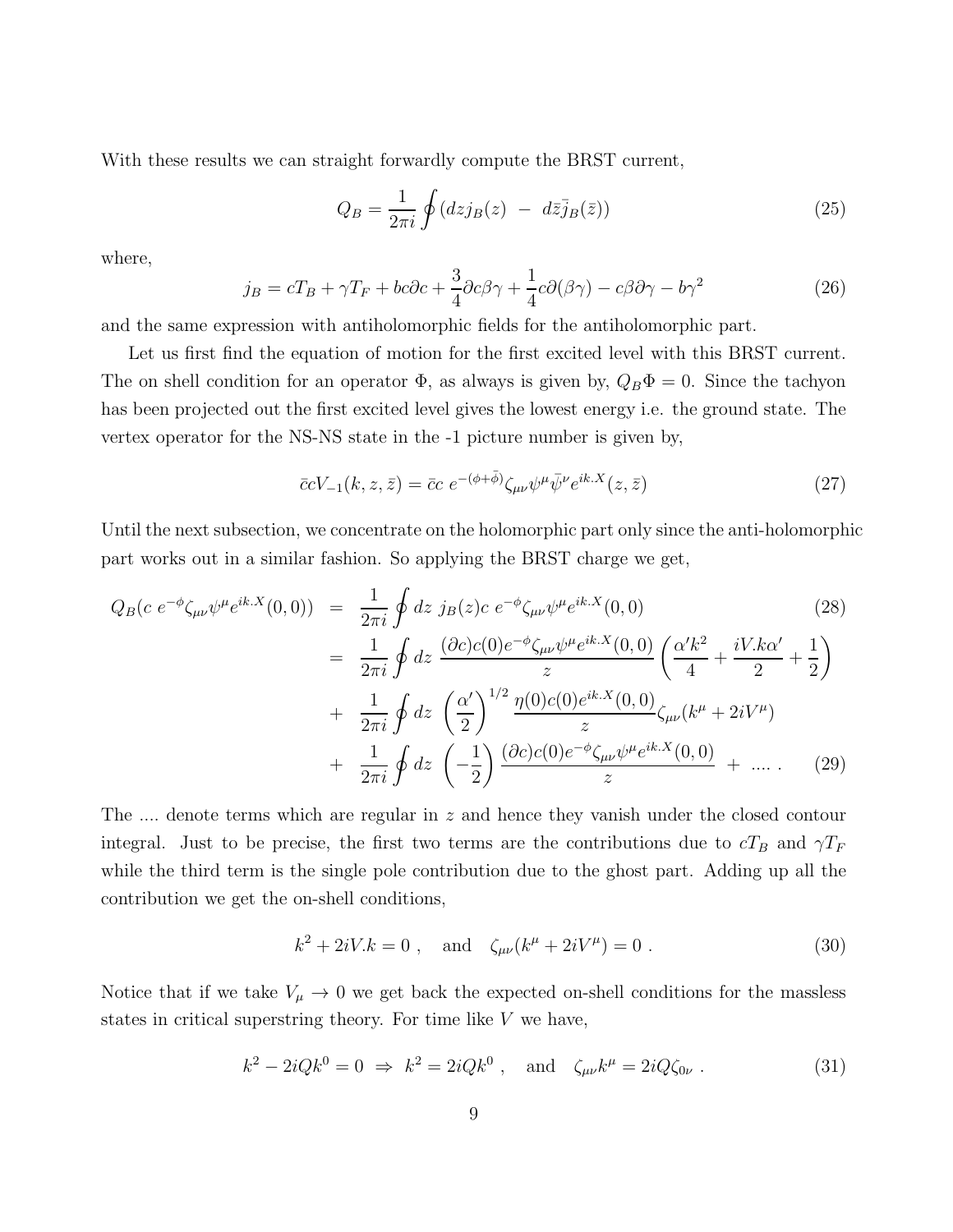From the above equation [\(31\)](#page-9-0) we see that,

<span id="page-10-0"></span>
$$
k^{2} - 2iQk^{0} = 0 \Rightarrow -(k^{0} + iQ)^{2} + |\vec{k}|^{2} = Q^{2} \Rightarrow -M^{2} = Q^{2}
$$
 (32)

i.e. the tree level mass squared go as  $-Q^2$ .

In what follows we take Q to be large. We will work with the convention of  $\alpha' = 2$ . Thus [\(18\)](#page-7-3) becomes

<span id="page-10-1"></span>
$$
Q = \sqrt{2n} \quad \Rightarrow \quad n \to \infty \text{ as } Q \to \infty. \tag{33}
$$

While computing the two point amplitude on the torus we will focus on the terms that have the highest power of n or equivalently  $Q$ . We will first determine the 0-picture vertex operators and determine first the real part and then the imaginary part of the two-point amplitude.

From the -1 picture vertex in [\(27\)](#page-9-1) and the PCO,

$$
\chi(z) = e^{\phi} T_F(z) + c \partial \xi(z) + \frac{1}{4} \partial b \eta e^{2\phi}(z) + \frac{1}{4} b (2\partial \eta e^{2\phi} + \eta \partial (e^{2\phi})) (z) , \qquad (34)
$$

we get for the holomorphic part,

$$
\chi(z)cV_{-1}(k,0,0) = zT_F(z)c\zeta_{\mu}\psi^{\mu}e^{ik.X}(0,0) + z\partial\xi(z)e^{-\phi}(0)c\zeta_{\mu}\psi^{\mu}e^{ik.X}(0,0) \n- \frac{1}{4}z^2 \cdot \frac{1}{z^2}\eta(z)e^{\phi}(0)c\zeta_{\mu}\psi^{\mu}e^{ik.X}(0,0) + \frac{1}{4}2z \cdot \frac{1}{z}\eta(z)e^{\phi}(0)c\zeta_{\mu}\psi^{\mu}e^{ik.X}(0,0) \n+ \frac{1}{2}z^2 \cdot \frac{1}{z}\partial\eta(z)e^{\phi}(0)c\zeta_{\mu}\psi^{\mu}e^{ik.X}(0,0).
$$
\n(35)

For the coefficient of z we need the single pole contribution for a finite answer in the  $z \to 0$ limit. While for the  $z^0$  coefficient we need the constant regular piece. Thus in the  $z \to 0$  limit we have,

$$
V_0(k,0,0) = \zeta_\mu (i\partial X^\mu - \psi^\mu(k,\psi)) e^{ik.X}(0,0) + \frac{1}{4} \eta e^{\phi}(0) \zeta_\mu \psi^\mu e^{ik.X}(0,0) .
$$

The last term above does not conserve the picture number inside the two point one loop amplitude and hence we can drop it. We see that we reach at the same result as in the  $Q = 0$ case, but now with on shell conditons [\(31\)](#page-9-0). And similarly for the anti-holomorphic part.

Now we can compute the two-point amplitide. As in the case with  $Q = 0$ , we have the full amplitude given by,

$$
\mathcal{M}_g = g_s^2 \int_{\mathbb{F}_0} \frac{d\tau d\bar{\tau}}{4\tau_2} \int d^2 z \, \langle b\bar{b}\bar{c}c(0)V_0(k_1,0,0)V_0(k_2,z,\bar{z})\rangle \,. \tag{36}
$$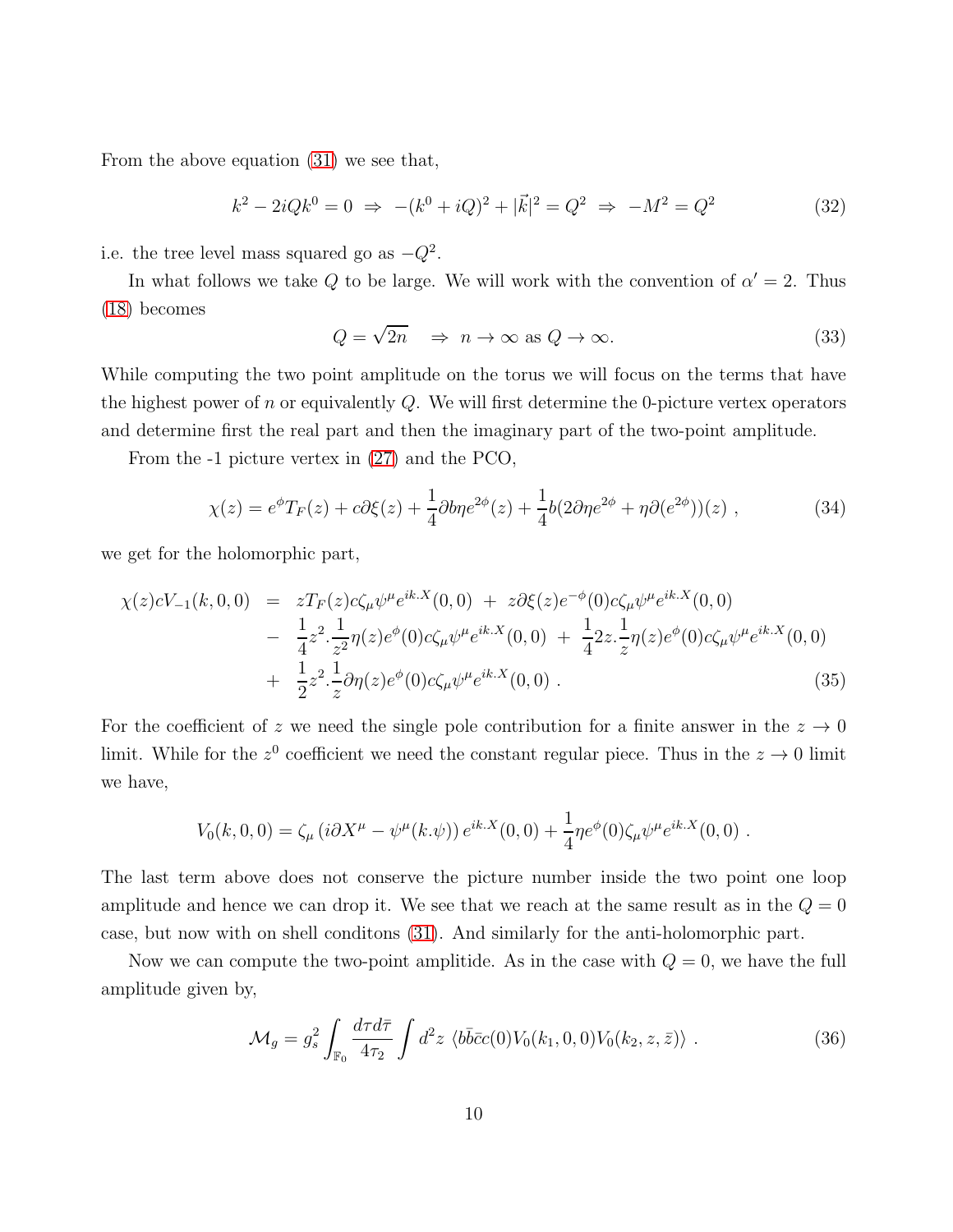#### <span id="page-11-0"></span>3.1 The real part

Let us first turn our attention to the real part of the correlator.

<span id="page-11-1"></span>
$$
\left[\int d^{2}z \; \zeta_{\mu\nu}^{(1)} \zeta_{\rho\sigma}^{(2)} \left\langle \{ \partial X^{\mu}(0) \bar{\partial} X^{\nu}(0) - \psi^{\mu}(0) (k_{1} \cdot \psi(0)) \bar{\psi}^{\nu}(0) (k_{1} \cdot \bar{\psi}(0)) \right\} \right] \times \left\{ \partial X^{\rho}(z) \bar{\partial} X^{\sigma}(\bar{z}) - \psi^{\rho}(z) (k_{2} \cdot \psi(z)) \bar{\psi}^{\sigma}(\bar{z}) (k_{2} \cdot \bar{\psi}(\bar{z})) \right\} e^{ik_{1} \cdot X}(0,0) e^{ik_{2} \cdot X}(z,\bar{z}) \right\} \\\left.- \int d^{2}z \; \zeta_{\mu\nu}^{(1)} \zeta_{\rho\sigma}^{(2)} \left\langle \{ \psi^{\mu}(0) (k_{1} \cdot \psi(0)) \bar{\partial} X^{\nu}(0) + \partial X^{\mu}(0) \bar{\psi}^{\nu}(0) (k_{1} \cdot \bar{\psi}(0)) \right\} \right. \times \left\{ \psi^{\rho}(z) (k_{2} \cdot \psi(z)) \bar{\partial} X^{\sigma}(\bar{z}) + \partial X^{\rho}(z) \bar{\psi}^{\sigma}(\bar{z}) (k_{2} \cdot \bar{\psi}(\bar{z})) \right\} e^{ik_{1} \cdot X}(0,0) e^{ik_{2} \cdot X}(z,\bar{z}) \right\} .
$$
 (37)

We will look at the different terms that contribute to this correlator and focus our attention to the terms that have the highest power of  $n$ .

We will be using the result,

$$
\langle e^{ik_1.X}(0,0)e^{ik_2.X}(z,\bar{z})\rangle = iV_D(Z_X(\tau))^D(2\pi)^D\delta^D(k_1+k_2)\left|\vartheta_1(z,\tau)\exp\left(-\frac{\pi(\text{Im }z)^2}{\tau_2}\right)\right|^{\alpha'k_1,k_2}\times\prod_{i=1}^2\left|\frac{2\pi}{\vartheta'_1(0,\tau)}\right|^{-\frac{\alpha'k_i^2}{2}}.
$$
\n(38)

Note: For linear dilaton backgrounds with charge Q, the correlation function of tachyon vertices yields,  $\delta^D(k_1 + k_2 + 2Q(1 - h))$  with h being the genus of the Riemann surface we consider [\[4\]](#page-25-7). In our case we have the torus with  $h = 1$ . Hence the factor of  $\delta^D(k_1 + k_2)$ , which forces  $k_2 = -k_1$ .

Thus applying [\(31\)](#page-9-0), [\(33\)](#page-10-0) and  $\alpha' = 2$  we have,

$$
\langle e^{ik_1.X}(0,0)e^{ik_2.X}(z,\bar{z})\rangle = i(2\pi)^D \delta^D(k_1+k_2) \mathcal{C}_X^{T^2} \left| \frac{2\pi \vartheta_1(z,\tau)}{\vartheta'_1(0,\tau)} \exp\left(-\frac{\pi (\text{Im } z)^2}{\tau_2}\right) \right|^{-4iQk_1^0}.
$$
  

$$
= i(2\pi)^D \delta^D(k_1+k_2) \mathcal{C}_X^{T^2} \left| \frac{2\pi \vartheta_1(z,\tau)}{\vartheta'_1(0,\tau)} \exp\left(-\frac{\pi (\text{Im } z)^2}{\tau_2}\right) \right|^{8n} \tag{39}
$$

With  $C_X^{\mathcal{I}^2} = V_D(Z_X(\tau))^D$ . Since we are computing everything in a Lorentz's invariant manner we can go to the rest frame of the pseudo-tachyonic mode for which,

$$
(k_1^0)^2 = M^2 = -Q^2 \implies k_1^0 = iQ = i\sqrt{2n}
$$

In the rest of this section we will directly state the results for the different correlators we need. The details on how to obtain these results are provided in the Appendix [A.](#page-19-0)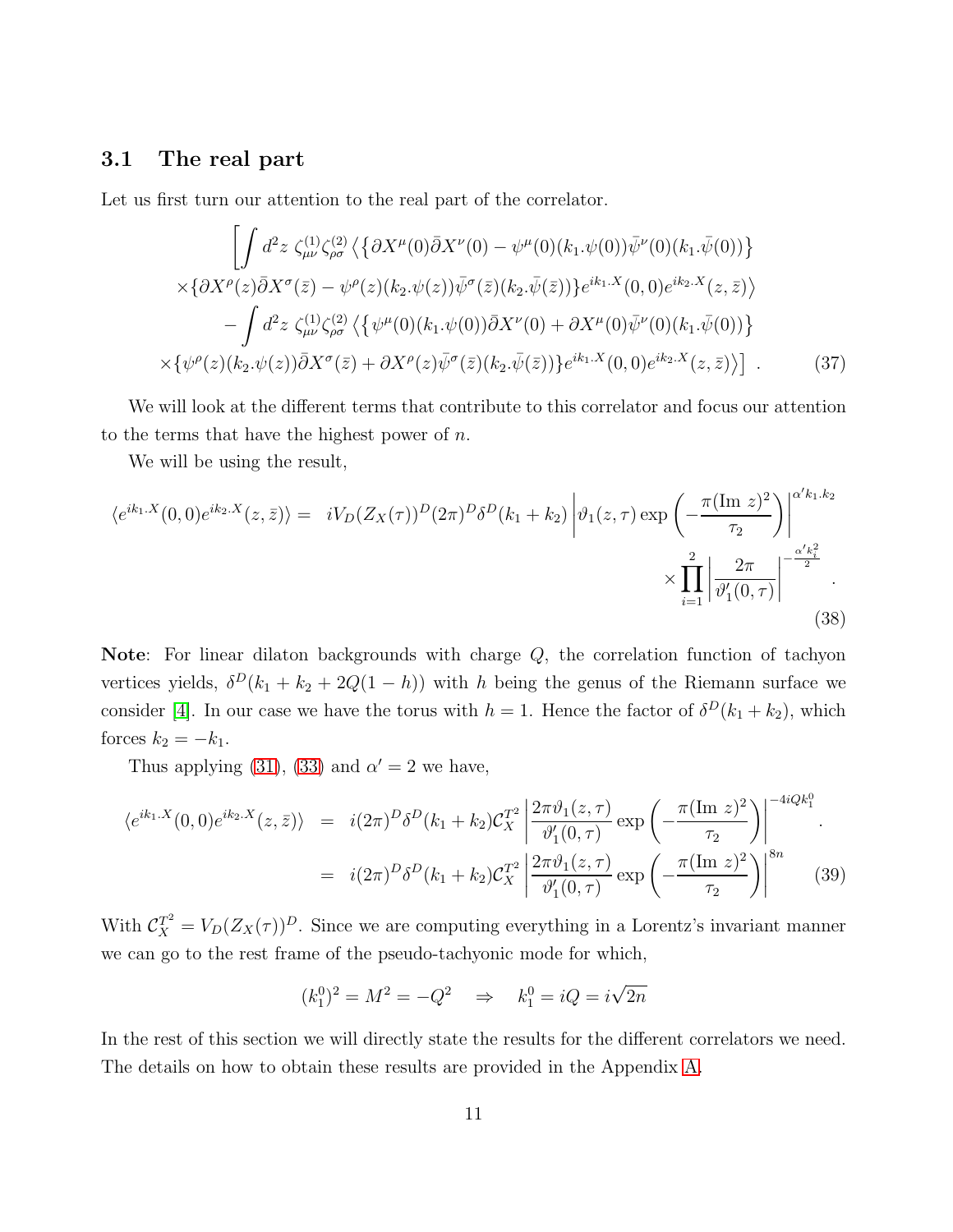• First let us focus on the piece,

$$
\langle \partial X^{\mu}(0) \partial X^{\rho}(z) \bar{\partial} X^{\nu}(0) \bar{\partial} X^{\sigma}(\bar{z}) e^{ik_1.X}(0,0) e^{ik_2.X}(z,\bar{z}) \rangle. \tag{40}
$$

$$
= \left[\delta^{\mu\rho}\delta^{\nu\sigma}\left(\frac{(\vartheta_{11}\partial_z^2\vartheta_{11}-\partial_z\vartheta_{11}\partial_z\vartheta_{11})(z)}{\vartheta_{11}(z)^2}+\frac{1}{4\pi\tau_2}\right)\left(\frac{(\vartheta_{11}\bar{\partial}_z^2\vartheta_{11}-\bar{\partial}_z\vartheta_{11}\bar{\partial}_z\vartheta_{11})(\bar{z})}{\vartheta_{11}(\bar{z})^2}+\frac{1}{4\pi\tau_2}\right) \right] + \frac{\pi^2}{\tau_2^2}\delta^{\mu\sigma}\delta^{\rho\nu}+\left(\delta^{\mu\rho}k_1^{\sigma}k_2^{\nu}(\ldots)+k_1^{\sigma}k_2^{\mu}\delta^{\rho\nu}(\ldots)\right)+k_1^{\sigma}k_1^{\rho}k_2^{\mu}k_2^{\nu}(\ldots)+\ldots\right]\left\langle\prod_i e^{ik_i.X}\right\rangle.
$$
\n(41)

When we now contract the indeces with  $\zeta_{\mu\nu}^{(1)} \zeta_{\rho\sigma}^{(2)}$  and use [\(30\)](#page-9-2) along with  $k_1 = -k_2$ , we see that the first two terms are  $\sim O(1)$ , the third term which is quadratic in the momenta contribute at  $\sim O(2n)$  and the term which is quartic in momenta contributes at  $\sim O(4n^2)$ . So we focus on the last piece and it is given by,

$$
64n^{2}\zeta_{00}^{(1)}\zeta_{00}^{(2)}\left[\left|\left(\frac{\vartheta_{11}'(z)}{\vartheta_{11}(z)}\right)^{2}-\frac{4\pi^{2}}{\tau_{2}^{2}}(\text{Im}(-z))^{2}\right|^{2}+\frac{16\pi^{2}}{\tau_{2}^{2}}\left|\frac{\vartheta_{11}'(z)}{\vartheta_{11}(z)}\text{Im}(-z)\right|^{2}\right] +\frac{8\pi}{\tau_{2}}\text{Im}\left\{\frac{\vartheta_{11}'(z)(\bar{\vartheta}_{11}'(\bar{z}))^{2}}{\vartheta_{11}(z)(\bar{\vartheta}_{11}(\bar{z}))^{2}}\text{Im}(-z)\right\}\left|\left\langle\prod_{i=1,2}e^{ik_{i}X}\right\rangle\right.\tag{42}
$$

This contribution is positive as we can see from the above expression.

• Next we consider the cross terms of the type,

$$
\zeta_{\mu\nu}^{(1)} \zeta_{\rho\sigma}^{(2)} \langle \partial X^{\mu}(0) \bar{\partial} X^{\nu}(0) \psi^{\rho}(z) (k_2 \psi(z)) \bar{\psi}^{\sigma}(\bar{z}) (k_2 \bar{\psi}(\bar{z})) e^{ik_1 \cdot X}(0,0) e^{ik_2 \cdot X}(z,\bar{z}) \rangle \n= -\zeta_{\mu\nu}^{(1)} \zeta_{\rho\sigma}^{(2)} k_2^{\mu} k_2^{\nu} k_2^{\rho} k_2^{\sigma} \left( \left| \frac{\vartheta_{11}^{\prime}(z)}{\vartheta_{11}(z)} \right|^2 + \frac{4\pi^2}{\tau_2^2} (\text{Im}(-z))^2 + \frac{4\pi}{\tau_2} \text{Im} \left\{ \frac{\vartheta_{11}^{\prime}(z)}{\vartheta_{11}(z)} \text{Im}(-z) \right\} \right) \n= -64n^2 \zeta_{00}^{(1)} \zeta_{00}^{(2)} \left( \left| \frac{\vartheta_{11}^{\prime}(z)}{\vartheta_{11}(z)} \right|^2 + \frac{4\pi^2}{\tau_2^2} (\text{Im}(-z))^2 + \frac{4\pi}{\tau_2} \text{Im} \left\{ \frac{\vartheta_{11}^{\prime}(z)}{\vartheta_{11}(z)} \text{Im}(-z) \right\} \right) . \quad (43)
$$

Hence we see that these terms go as  $\sim O(Q^4) \sim O(4n^2)$ . And all the cross terms in [\(37\)](#page-11-1) come with a minus sign hence these terms also give positive contributions to the amplitude.

• The term with four holomorphic and four anti-holomorphic fermions is given by,

$$
k_{1\alpha}k_{2\beta}k_{1\gamma}k_{2\delta}\langle\psi^{\mu}\psi^{\alpha}(0)\psi^{\rho}\psi^{\beta}(z)\bar{\psi}^{\nu}\bar{\psi}^{\gamma}(0)\bar{\psi}^{\sigma}\bar{\psi}^{\delta}(z)e^{ik_{1}.X}(0,0)e^{ik_{2}.X}(z,\bar{z})\rangle
$$
(44)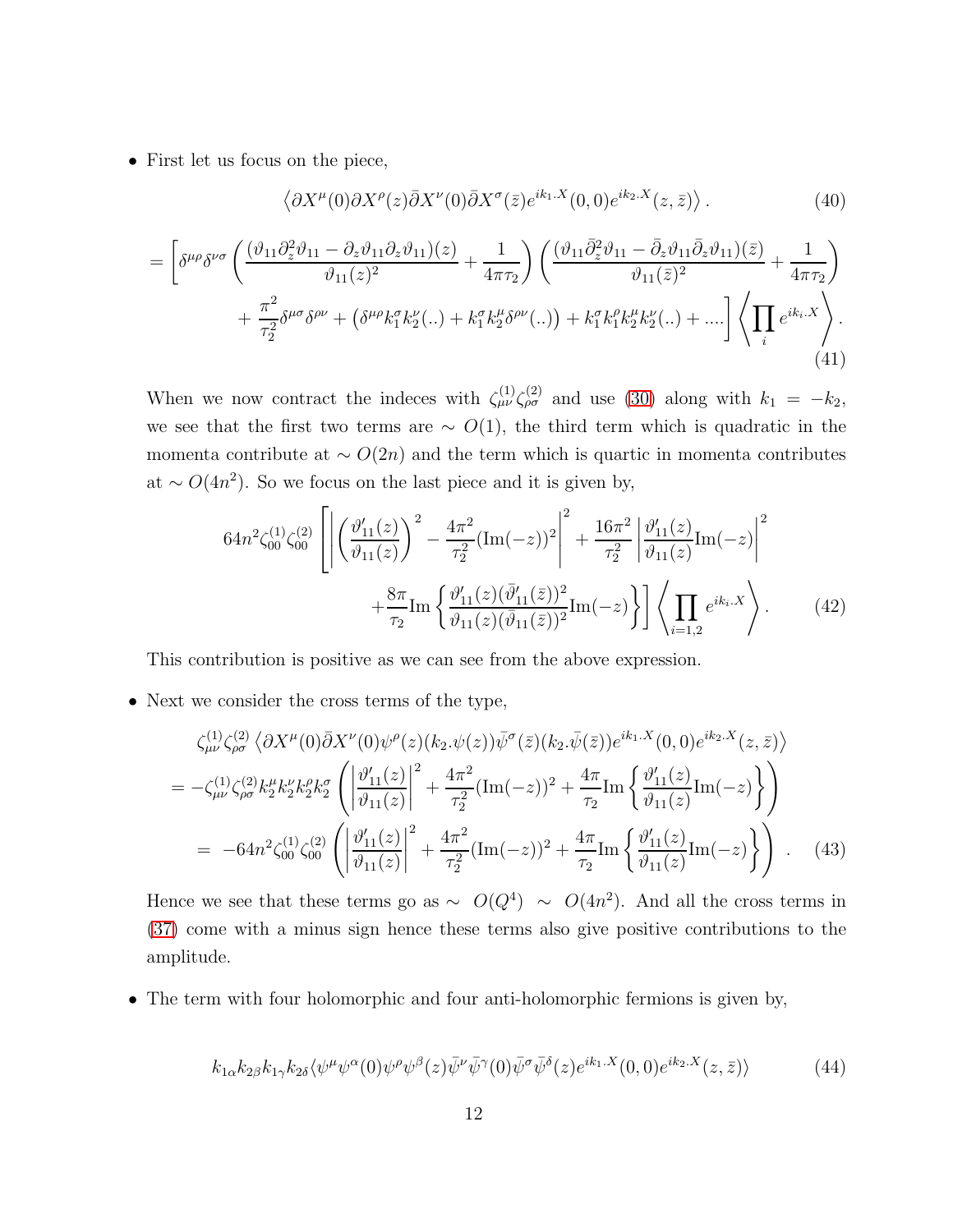Now for the fermionic correlator we have,

<span id="page-13-2"></span>
$$
k_{1\alpha}k_{2\beta}\langle\psi^{\mu}\psi^{\alpha}(0)\psi^{\rho}\psi^{\beta}(z)\rangle = k_{1\alpha}k_{2\beta}\left(A_{z}\delta^{\mu\alpha}\delta^{\rho\beta} + B_{z}\delta^{\mu\rho}\delta^{\alpha\beta} + C_{z}\delta^{\mu\beta}\delta^{\alpha\rho}\right) . \tag{45}
$$

The coefficients can be computed easily and are given by [\[2\]](#page-25-1), [\[3\]](#page-25-8),

$$
A_z = \langle \psi^1(0)\psi^1(0)\psi^2(z)\psi^2(z) \rangle = 1 , \qquad (46)
$$

$$
B_z = \langle \psi^1(0) \psi^2(0) \psi^1(z) \psi^2(z) \rangle
$$
  
= 
$$
-\frac{1}{8(\eta(\tau)^4)^{2n+1}} \left( \frac{\vartheta'_{11}(0)}{\vartheta_{11}(z)} \right)^2 \sum_{\nu} \delta_{\nu} (\vartheta_{\nu}(z)^2 + 2\vartheta_{\nu}(z) \vartheta_{\nu}(-z) + \vartheta_{\nu}(-z)^2) (\vartheta_{\nu}(0)^2)^{4n+1},
$$
  
(47)

$$
C_z = \langle \psi^1(0)\psi^2(0)\psi^2(z)\psi^1(z)\rangle = -B_z . \qquad (48)
$$

So the full correlator on using [\(18\)](#page-7-3) behaves like,

$$
\zeta_{\mu\nu}^{(1)} \zeta_{\rho\sigma}^{(2)} \left( A_z k_1^{\mu} k_2^{\rho} - B_z (k_1)^2 \delta^{\mu\rho} + C_z k_1^{\rho} k_2^{\mu} \right) \left( A_{\bar{z}} k_1^{\nu} k_2^{\sigma} - B_{\bar{z}} (k_1)^2 \delta^{\nu\sigma} + C_{\bar{z}} k_1^{\sigma} k_2^{\nu} \right) \n= 16n^2 \left( 4 \zeta_{00}^{(1)} \zeta_{00}^{(2)} |A_z + C_z|^2 + \zeta_{\mu\nu}^{(1)} \zeta_{\mu\nu}^{(2)\mu\nu} |B_z|^2 + 4Re[B_z (A_z + C_z)] \zeta_{0\mu}^{(1)} \zeta_{0}^{(2)\mu} \right) \tag{49}
$$
\n
$$
(50)
$$

This contribution as we can see gives positive contribution as well and appears in [\(37\)](#page-11-1) with a  $'$ +' sign.

• Finally from the last two lines of [\(37\)](#page-11-1) also, we have negative contributions but since they appear with a '−' sign in the equation. So their full contribution to the amplitude is also positive when we keep the highest order terms n i.e. prortional  $4n^2$  like in the above cases. The explicit details are given in Appendix [A.](#page-19-0)

### <span id="page-13-0"></span>3.2 The imaginary part

Let us now look at the contribution from the imaginary part which is given by,

<span id="page-13-1"></span>
$$
\left[\int d^2z \zeta_{\mu\nu}^{(1)}\zeta_{\rho\sigma}^{(2)} \left\langle \left\{ \psi^{\mu}(0)(k_1.\psi(0))\bar{\partial}X^{\nu}(0) + \partial X^{\mu}(0)\bar{\psi}^{\nu}(0)(k_1.\bar{\psi}(0)) \right\} \right. \right. \left. \left. \left(51\right) \right.
$$
\n
$$
\times \left\{ \partial X^{\rho}(z)\bar{\partial}X^{\sigma}(\bar{z}) - \psi^{\rho}(z)(k_2.\psi(z))\bar{\psi}^{\sigma}(\bar{z})(k_2.\bar{\psi}(\bar{z})) \right\} e^{ik_1.X}(0,0)e^{ik_2.X}(z,\bar{z}) \right\}
$$
\n
$$
+ \int d^2z \zeta_{\mu\nu}^{(1)}\zeta_{\rho\sigma}^{(2)} \langle (\mu \leftrightarrow \rho, \ \nu \leftrightarrow \sigma, \ k_1 \leftrightarrow k_2, \ z, \bar{z} \leftrightarrow 0,0)e^{ik_1.X}(0,0)e^{ik_2.X}(z,\bar{z}) \rangle \right].
$$
\n(51)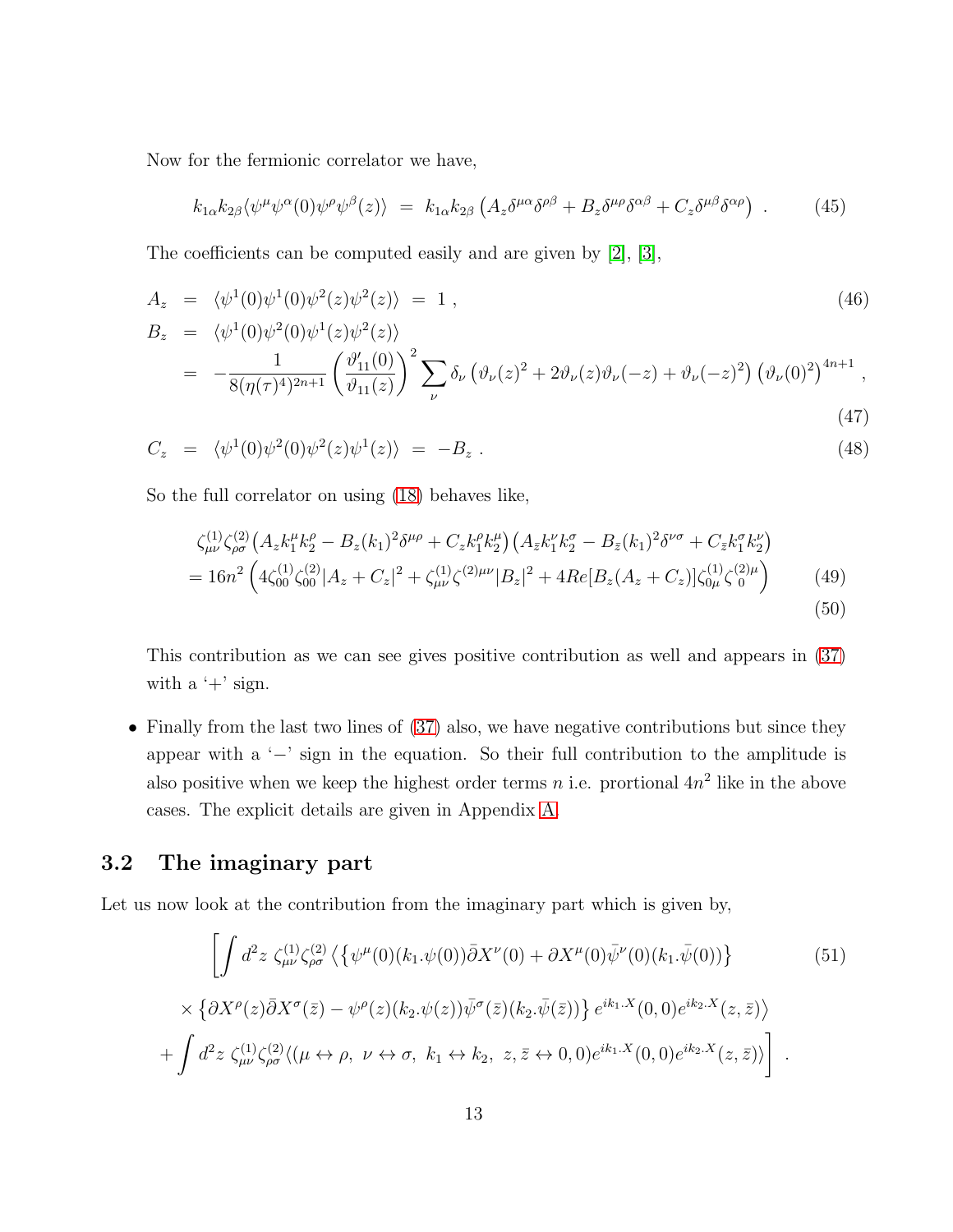From the first two lines of [\(51\)](#page-13-1) we have four terms. We first look at,

$$
\langle \bar{\partial}X^{\nu}(0)\partial X^{\rho}(z)\bar{\partial}X^{\sigma}(\bar{z})\psi^{\mu}(0)(k_1.\psi(0))e^{ik_1.X}(0,0)e^{ik_2.X}(z,\bar{z})\rangle
$$
  
+ 
$$
\langle \partial X^{\mu}(0)\partial X^{\rho}(z)\bar{\partial}X^{\sigma}(\bar{z})\bar{\psi}^{\mu}(0)(k_1.\bar{\psi}(0))e^{ik_1.X}(0,0)e^{ik_2.X}(z,\bar{z})\rangle.
$$
 (52)

Now using [\(66\)](#page-20-0), [\(45\)](#page-13-2) and the onshell condition [\(31\)](#page-9-0) one can easily check the following facts

• The first term has two contributions, one at  $\sim O(2n)$  which we will neglect with respect to the contribution at  $\sim O(4n^2)$ ,

$$
-64n^{2}\zeta_{00}^{(1)}\zeta_{00}^{(2)}\left(-i\frac{\vartheta_{11}'(z)}{\vartheta_{11}(z)} + \frac{2\pi}{\tau_{2}}\text{Im}(z)\right)\left(-i\frac{\bar{\vartheta}_{11}'(\bar{z})}{\bar{\vartheta}_{11}(\bar{z})} - \frac{2\pi}{\tau_{2}}\text{Im}(z)\right)\left(i\frac{\bar{\vartheta}_{11}'(\bar{z})}{\bar{\vartheta}_{11}(\bar{z})} + \frac{2\pi}{\tau_{2}}\text{Im}(z)\right)
$$
  
\n
$$
\Rightarrow 64n^{2}\zeta_{00}^{(1)}\zeta_{00}^{(2)}\left(\left|\frac{\vartheta_{11}'(z)}{\vartheta_{11}(z)}\right|^{2} + \frac{4\pi^{2}}{\tau_{2}^{2}}(\text{Im}(z))^{2} + \frac{4\pi}{\tau_{2}}\text{Im}\left\{\frac{\vartheta_{11}'(z)}{\vartheta_{11}(z)}\text{Im}(z)\right\}\right)\left(i\frac{\bar{\vartheta}_{11}'(\bar{z})}{\bar{\vartheta}_{11}(\bar{z})} + \frac{2\pi}{\tau_{2}}\text{Im}(z)\right)
$$
\n(53)

Same argument are true for the second term and the contribution at  $\sim Q^4$  or  $4n^2$  is given by,

$$
-64n^2\zeta_{00}^{(1)}\zeta_{00}^{(2)}\left(-i\frac{\vartheta_{11}'(z)}{\vartheta_{11}(z)}+\frac{2\pi}{\tau_2}\mathrm{Im}(z)\right)\left(-i\frac{\bar{\vartheta}_{11}'(\bar{z})}{\bar{\vartheta}_{11}(\bar{z})}-\frac{2\pi}{\tau_2}\mathrm{Im}(z)\right)\left(i\frac{\vartheta_{11}'(z)}{\vartheta_{11}(z)}-\frac{2\pi}{\tau_2}\mathrm{Im}(z)\right).
$$

Thus adding them up we get,

<span id="page-14-0"></span>
$$
i64n^{2}\zeta_{00}^{(1)}\zeta_{00}^{(2)}\left(\left|\frac{\vartheta_{11}'(z)}{\vartheta_{11}(z)}\right|^{2}+\frac{4\pi^{2}}{\tau_{2}^{2}}(\text{Im}(z))^{2}+\frac{4\pi}{\tau_{2}}\text{Im}\left\{\frac{\vartheta_{11}'(z)}{\vartheta_{11}(z)}\text{Im}(z)\right\}\right)\left(\frac{\bar{\vartheta}_{11}'(\bar{z})}{\bar{\vartheta}_{11}(\bar{z})}+\frac{\vartheta_{11}'(z)}{\vartheta_{11}(z)}\right). \tag{54}
$$

• And one can check that from the last line in [\(51\)](#page-13-1) these contribution which is conjugate to the one described above comes out to be

$$
-i64n^2\zeta_{00}^{(1)}\zeta_{00}^{(2)}\left(\left|\frac{\vartheta_{11}'(z)}{\vartheta_{11}(z)}\right|^2+\frac{4\pi^2}{\tau_2^2}(\text{Im}(z))^2+\frac{4\pi}{\tau_2}\text{Im}\left\{\frac{\vartheta_{11}'(z)}{\vartheta_{11}(z)}\text{Im}(z)\right\}\right)\left(\frac{\bar{\vartheta}_{11}'(\bar{z})}{\bar{\vartheta}_{11}(\bar{z})}+\frac{\vartheta_{11}'(z)}{\vartheta_{11}(z)}\right).
$$

So when we add this piece to [\(54\)](#page-14-0) the total contribution vanishes.

• One can check that similar arguments hold for the other type of term as well i.e. terms with one bosonic field and rest all fermionic fields. When we take the contribution from all possible terms of this type the total contribution vanishes.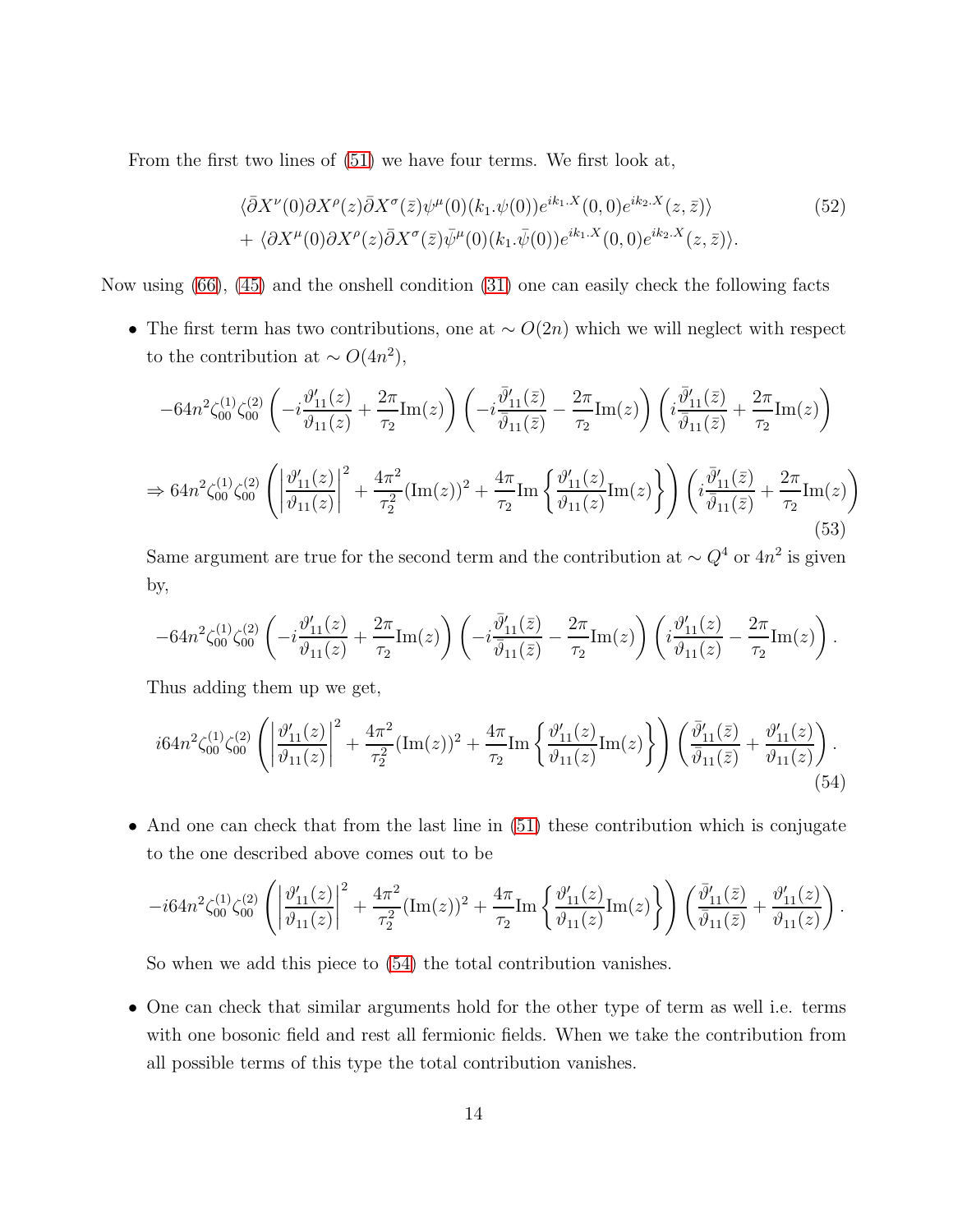One can choose a particular co-ordinate patch i.e. fix some gauge to carry out the integral over the moduli space, but we will not do it in this note. There is one point we should mention; for the bosonic piece we see explicitly that there are no other divergences other than  $z \to 0$ i.e. they are free from spurious divergences. But for a function like  $B<sub>z</sub>$  or  $C<sub>z</sub>$  since we do not completely know zeros and poles for the spin structure sum it is hard to conclude the absence of spurious poles. This can be an interesting direction to check that the perturbative amplitude is indeed completely well defined.

Now from [\[14\]](#page-26-9) we have to get the renomalized mass one has to solve the following equation iteratively,

$$
E^2 = m^2 - \tilde{F}(E) \tag{55}
$$

to a given order in perturbation theory. Here  $m^2$  is the tree level mass squared and  $\tilde{F}(E)$  is the quantum correction to the propagator. in the current case,

$$
m^2 = -Q^2
$$
, and  $\text{Im}(\tilde{F}(E)) = 0$ ,  $\tilde{F}(E) > 0$ .

from the one loop correction. Also since the imaginary part is zero at the order we considered, we have zero decay width so the modes are stable. Hence atleast to this order we can confirm the following statement unambiguously.

• The Pseudotachyon modes remain pseudotachyonic under quantum corrections and the system stabilizes towards condensation of such modes.

## <span id="page-15-0"></span>4 Interpolating functions due to Sen

We now attempt to construct an interpolating function which gives the renormalized mass for all coupling and matches the pertubative expansion to a given order at both the weak and strong coupling end if such expansions indeed exists. We will follow the strategy described in the seminal work [\[2\]](#page-25-1) for this purpose. We will first briefly discuss the know example where this technique succeeds to within 10% accuracy, and then try to implement it for the Linear Dilaton backgrounds.

### <span id="page-15-1"></span>4.1 Example of the heterotic/type I duality

In case of the Heterotic and type I, S-dual theories the couplings at the two ends are related by,

$$
g_H g_I = 2^5 \pi^7.
$$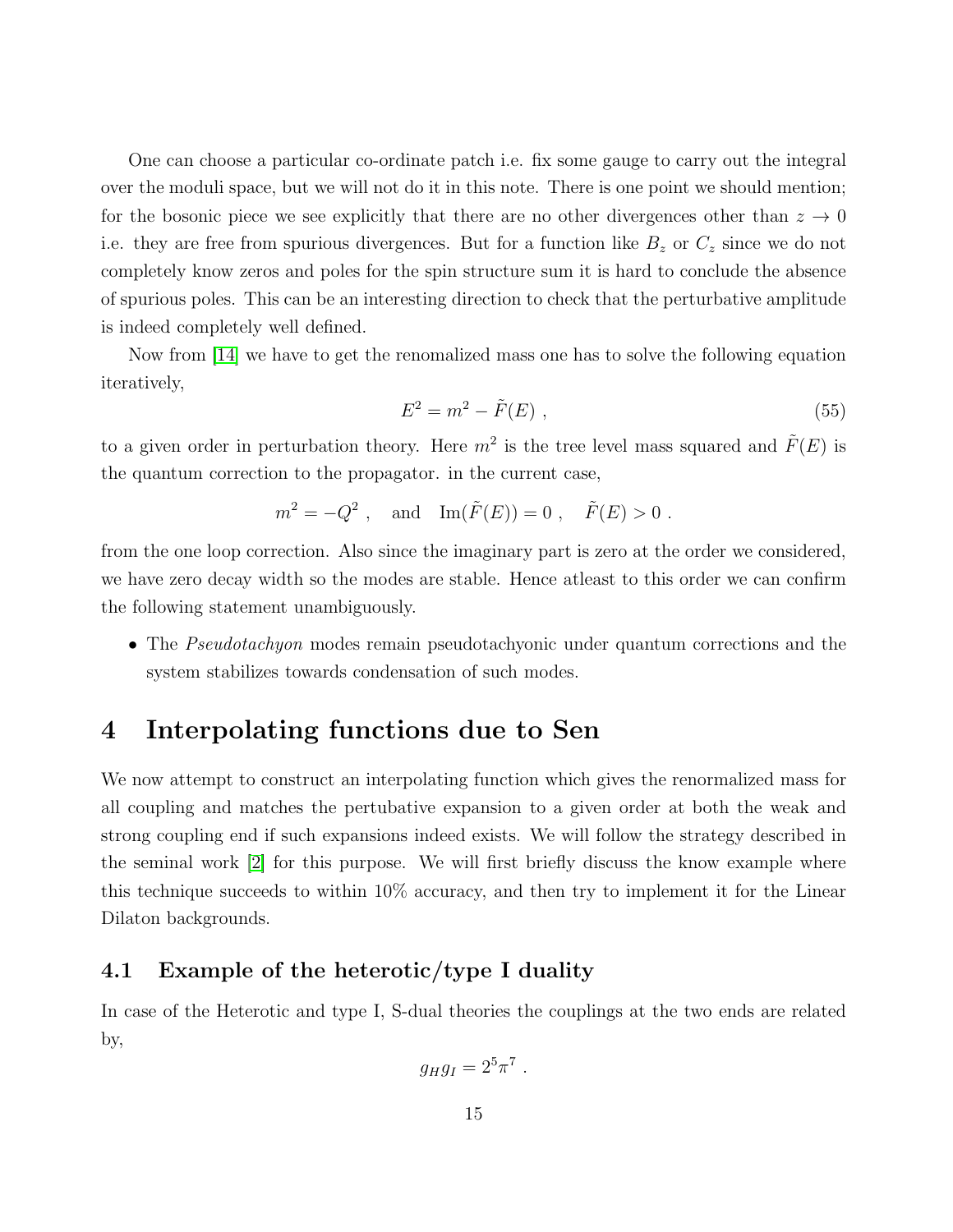Thus we can parametrize them as follows,

$$
g_H = (2\pi)^{7/2}g
$$
,  $g_I = 2^{3/2}\pi^{7/2}g^{-1}$ ,

so that the two formulae meet at  $g = 1$ . The renormalized mass function of the second excited state<sup>[4](#page-16-1)</sup> (i.e. the first massive level) was considered. We define, the renormalized mass function  $F(g)$  by,

$$
M(g) = 2^{15/8} \pi^{7/8} F(g)
$$

For weak coupling end we have the Heterotic theory whereas for the strong coupling end we have the type I theory with,

$$
F_2^W(g) = g^{1/4} \left( 1 + K_w g^2 + O(g^4) \right), \ F_1^S(g) = g^{3/4} \left( 1 + K_s g^{-1} + O(g^{-2}) \right); \ K_w \simeq 0.23, \ K_s \simeq 0.351
$$
\n
$$
(56)
$$

where one loop or the subleading corrections at both ends where considered.

We now look at the interpolating function which has to agree with the coupling expansions to order  $m$  in the weak coupling and order  $n$  in strong coupling end.

$$
F_{m,n}(g) = g^{1/4} \left[ 1 + a_1 g + \dots + a_m g^m + b_n g^{m+1} + b_{n-1} g^{m+2} + \dots + b_1 g^{m+n} + g^{m+n+1} \right] \frac{1}{2(m+n+1)} \tag{57}
$$

In the present example it is known that for the Heterotic theory being a closed superstring theory has the expansion in  $g^2$  so  $a_m = 0$  for m odd. The interpolating function which is within 10% accuracy of the actual function was calculated to be,

$$
F_{3,1} = g^{1/4} \left( 1 + 10K_w g^2 + 10K_s g^4 + g^5 \right)^{1/10}
$$

#### <span id="page-16-0"></span>4.2 Application to the linear dilaton backgrounds

In our case we would like to apply the same technique to the first excited state of strings which are the *Pseudotachyonic* modes. It is fairly obvious that now all the coefficients for the interpolating function may depend on the background charge Q.

Note: It should be understood that this technique is useful only in the cases where it is possible to determine the physical quantities of the theory at both ends perturbatively, with the use of S-duality. In cases where this is not true, this process cannot yield sensible results and one indeed has to carry out a full non-perturbative computation.

<span id="page-16-1"></span><sup>&</sup>lt;sup>4</sup>In our convention we always state the tachyons to be the ground state or zero excitation state, even though in superstring theories they are projected out by GSO projection.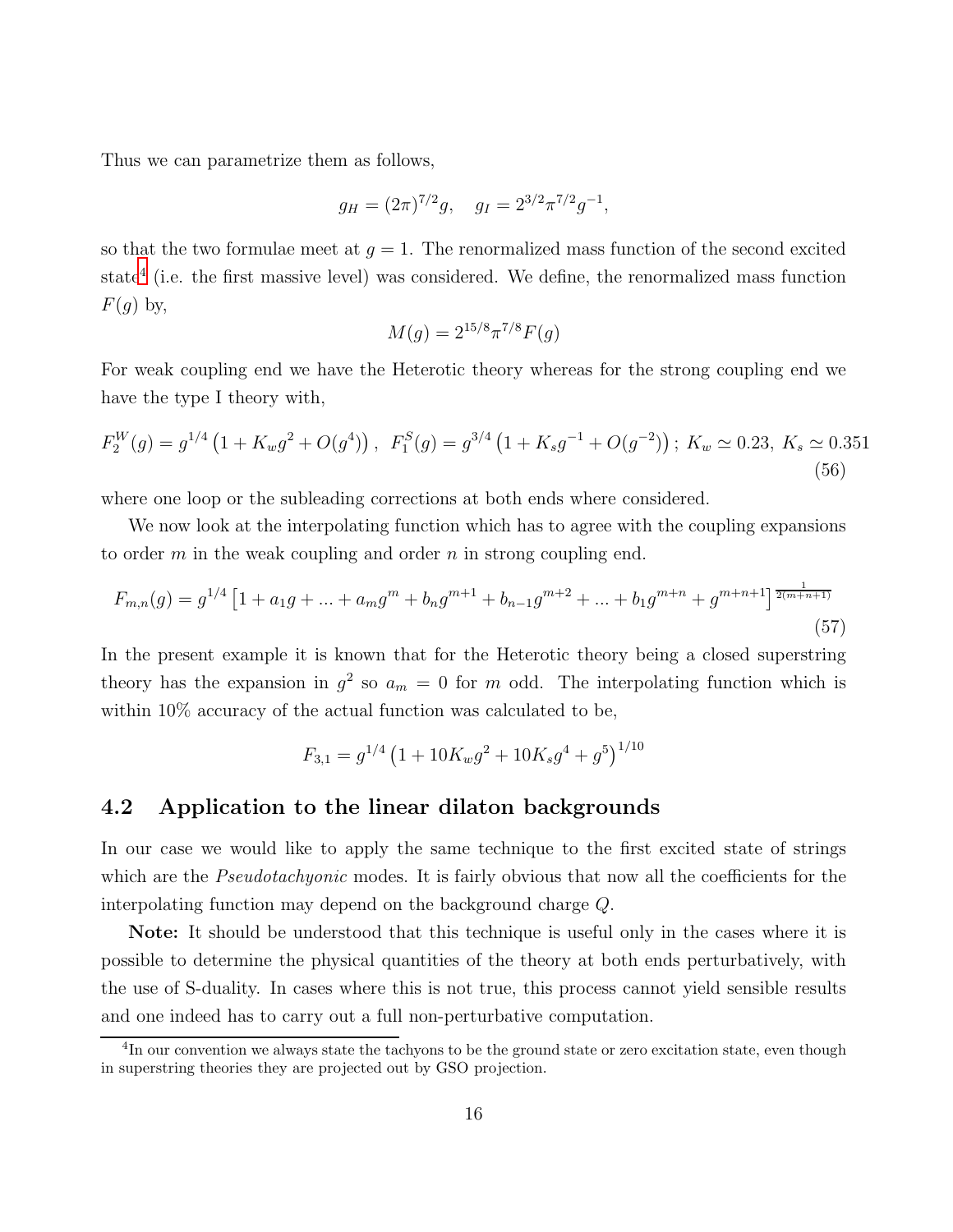So we will begin with a theory where the weak coupling  $(g_w)$  regime is S-dual to another theory at the strong coupling  $(g_s)$  regime. Hence we will have,

<span id="page-17-0"></span>
$$
g_w g_s = C_0 , \quad \text{where } C_0 \text{ is a constant.} \tag{58}
$$

We do the following parametrization,

$$
g_w = c_0 g
$$
, and  $g_s = (\mathcal{C}_0/c_0)g^{-1}$ 

such that the formulae meet at  $g = 1$  i.e. both the strong and weak couplings become of the same order ( $\sim O(1)$ ) while satisfying [\(58\)](#page-17-0). This parameter now can be treated as,

$$
g \equiv g_{st} = e^{-QX^0}
$$
 i.e. the coupling varying with time.

As in the earlier example we define the renormalized mass function via,

$$
M(g) = (const.) \times F(g) .
$$

Let us first try to see the leading order coefficient of the interpolating function for the case at hand. From  $(32)$  we have,

$$
k^2 - 2iQk^0 = 0 \Rightarrow M^2 = -Q^2 \tag{59}
$$

and the leading order coupling behavior at the strong and weak coupling end are assumed to be,

$$
F_W(g) \sim g^{\kappa}, \quad F_S(g) \sim g^{\delta} \ . \tag{60}
$$

Note that in case of the example in previous subsection  $\kappa = 1/4$  and  $\delta = 3/4$ . Here we don't fix the values since they are theory dependent.

With these details, now we can venture to make an ansatz for the interpolating function that agrees the expansions at both ends upto some given order.

$$
F_{m,n}(g) = -Q^2 g^{\kappa} \left[ 1 + a_1(Q)g + a_2(Q)g^2 + \dots + a_m(Q)g^m + b_n(Q)g^{m+1} + \dots + b_1(Q)g^{m+n} + g^{m+n+1} \right] \frac{\delta - \kappa}{m+n+1}.
$$
 (61)

We saw that the weak coupling expansion is in powers of  $g^2$  since it is a cosed superstring perturbation theory. So  $a_m(Q) = 0$  for odd m. And the coefficient  $a_2(Q) \sim O(Q^2)$  in the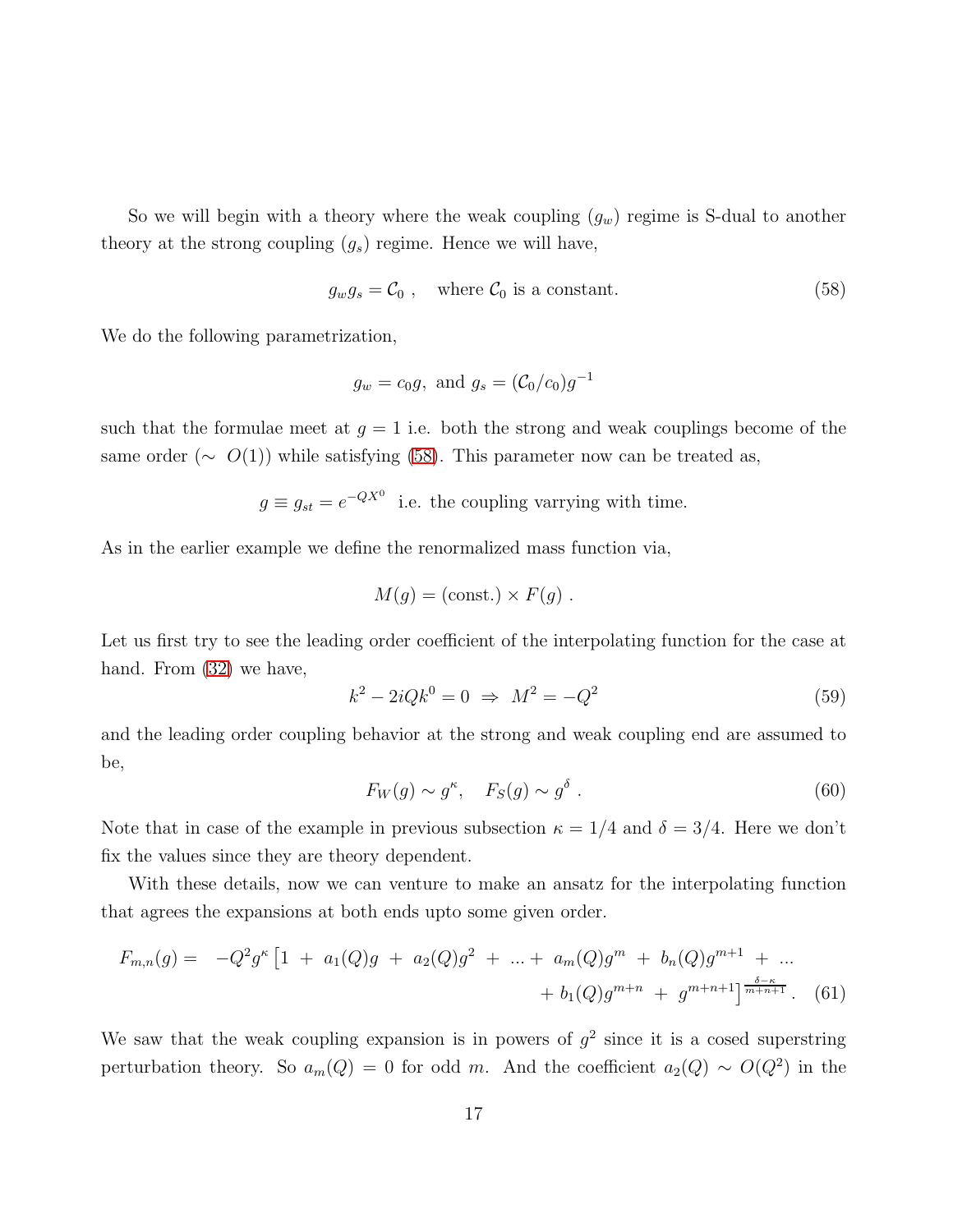large Q limit. Similarly at the strong coupling end if the theory is an open superstring theory then  $b_1(Q)$  starts at ~  $O(Q^2)$  otherwise,  $b_2(Q)$  starts at ~  $O(Q^2)$  and  $b_n(Q) = 0$  for odd n. The above interpolating function matches the leading order expansion at both ends by construction<sup>[5](#page-18-1)</sup>.

Expanding around 
$$
g = 0
$$
:  $F_{m,n}(g) \approx -Q^2 g^{\kappa} \left( 1 + \frac{a_2(Q)(\delta - \kappa)}{m + n + 1} g^2 + O(g^4) \right)$  (62)

Expanding around 
$$
g = \infty
$$
:  $F_{m,n}(g) \approx -Q^2 g^{\delta} \left( 1 + \frac{b_1(Q)(\delta - \kappa)}{m + n + 1} g^{-1} + O(g^{-2}) \right)$  (63)

For the one loop corrected mass at both ends one can compute the interpolating function  $F_{3,1}$ (like in the previous example) we have,

$$
F_{3,1}(g) = -Q^2 g^{\kappa} \left( 1 + a_2 Q^2 g^2 + b_1 Q^2 g^4 + g^5 \right)^{(\delta - \kappa)/5}.
$$
 (64)

We have written,

$$
a_2(Q) \equiv a_2 Q^2
$$
,  $b_1(Q) \equiv b_1 Q^2$ , with  $a_2 > 0$ ,  $b_1 > 0$ 

in accordance with their large Q expansion.

Now that we have a function which gives the renormalized mass for the lowest energy state we can take the limit  $g \to 1$  i.e. at time  $X^0 = 0$  to find the lowest energy state to which the universe tunnels to from early time strongly coupled region in case of the linear dilaton (time dependent) background. Hence after tunneling we reach a capping state configuration with the lowest energy state given by,

$$
M_{cs} = -Q^2 \left[ 2 + Q^2 (a_2 + b_1) \right]^{(\delta - \kappa)/5} \times \text{(const.)}.
$$
 (65)

The over all constant is also theory specific like  $\kappa$  and  $\delta$ . The accuracy of the result obviously depends on the accuracy of the interpolating function and it increases or stabilizes as we go to higher order in pertubation theory at both ends.

### <span id="page-18-0"></span>5 Discussions

In this note we have presented a strategy of constructing the so called "capping" state in SCLD theories by embedding the SCLD phase in a strong coupling completion. Although

<span id="page-18-1"></span><sup>&</sup>lt;sup>5</sup>In the large Q limit we saw that the corrections go as  $\sim Q^4$ . So if an overall factor of  $-Q^2$  is pulled out we are left with a correction factor of  $Q^2$  within the parenthesis.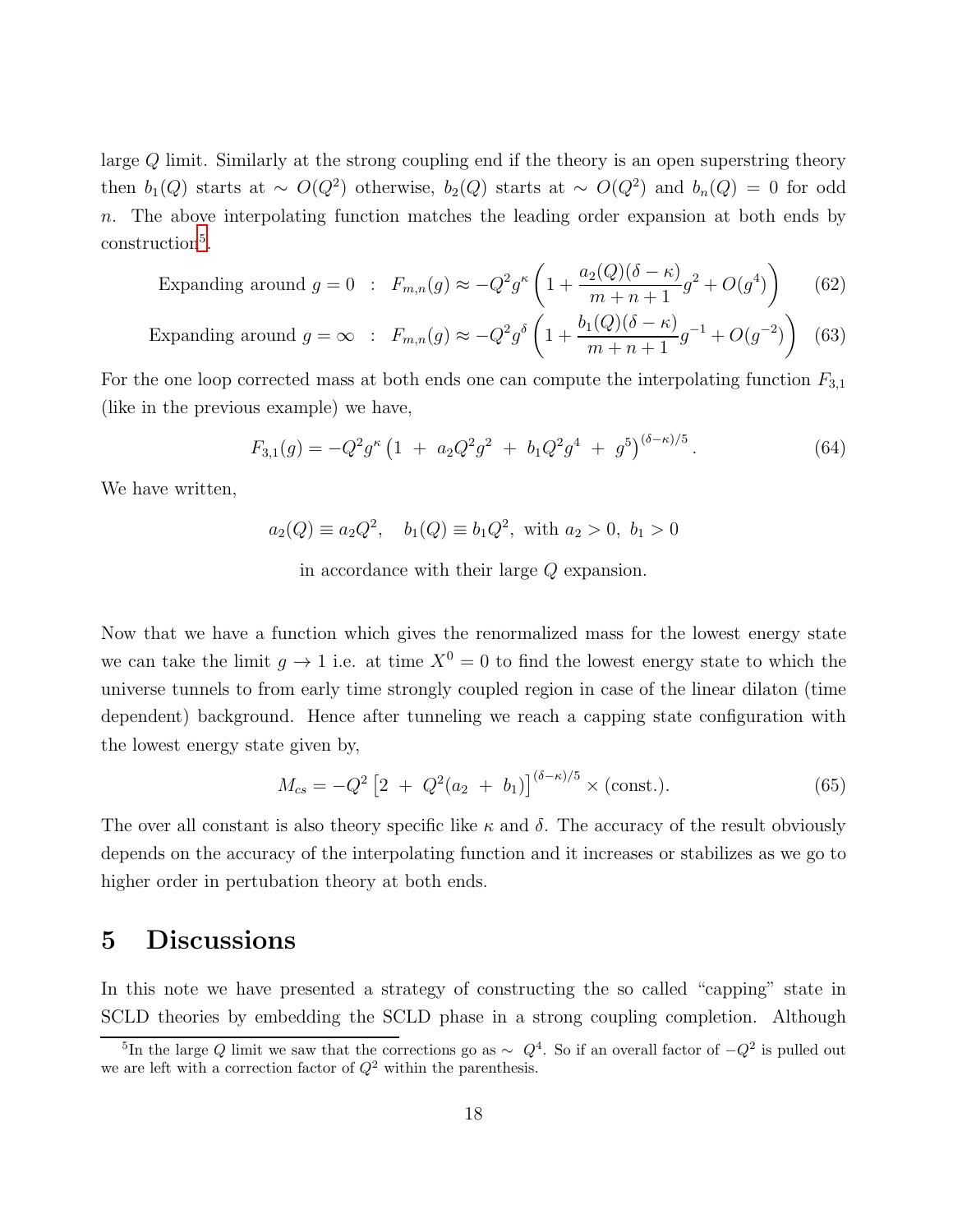we are unable to produce exact numbers by working with some specific theories, we do give consistency arguments to support that the strategy employed may give sensible results. Let us list the results we obtained for summarising this work,

- We show for the two point function on the torus, that in the large  $Q$  limit the imaginary part vanishes to the highest order in Q implyng a vanishing decay width to this order. From the real part we get a positive contribution so that the energy of the Pseudotachyonic mode lowers under the one loop correction of the mass.
- We find the interpolating function which is supposed to match at both the weak and strong coupling end in case of theories which are S-dual to each other.

An interesting future direction is to actually compute the fermionic correlation function using some mathematical tools to figure out whether there are any spurious poles for this amplitude. Another open problem is to find specific theories satisfying the relevant conditions so that this procedure can be checked explicitly. But these are currently at the level of speculation. If we do infact find specific theories then we can produce numbers which will render a concrete example where this strategy can be tested for determining the initial capping state within some reasonable accuracy.

## Acknowledgement

I would like to thank Ashoke Sen, Harold Erbin and K. Narayan for their useful comments on the earlier versions of the draft which improved my understanding significantly.

## <span id="page-19-0"></span>A Relevant correlators for  $Q \neq 0$

1. Correlation function due to the bososnic piece is given by  $(\alpha' = 2)^6$  $(\alpha' = 2)^6$ ,

$$
\left\langle \partial X^{\mu}(0) \partial X^{\rho}(z) \bar{\partial} X^{\nu}(0) \bar{\partial} X^{\sigma}(\bar{z}) e^{ik_1.X}(0,0) e^{ik_2.X}(z,\bar{z}) \right\rangle
$$

<span id="page-19-1"></span> ${}^6 \text{Since, } \vartheta_{11}(-z) = -\vartheta_{11}(z), \text{ hence } \left( i \partial_z \ln[\vartheta_{11}(-z)] + \frac{2\pi}{\tau_2} \text{Im}(-z) \right) = \left( i \partial_z \ln[\vartheta_{11}(z)] - \frac{2\pi}{\tau_2} \text{Im}(z) \right).$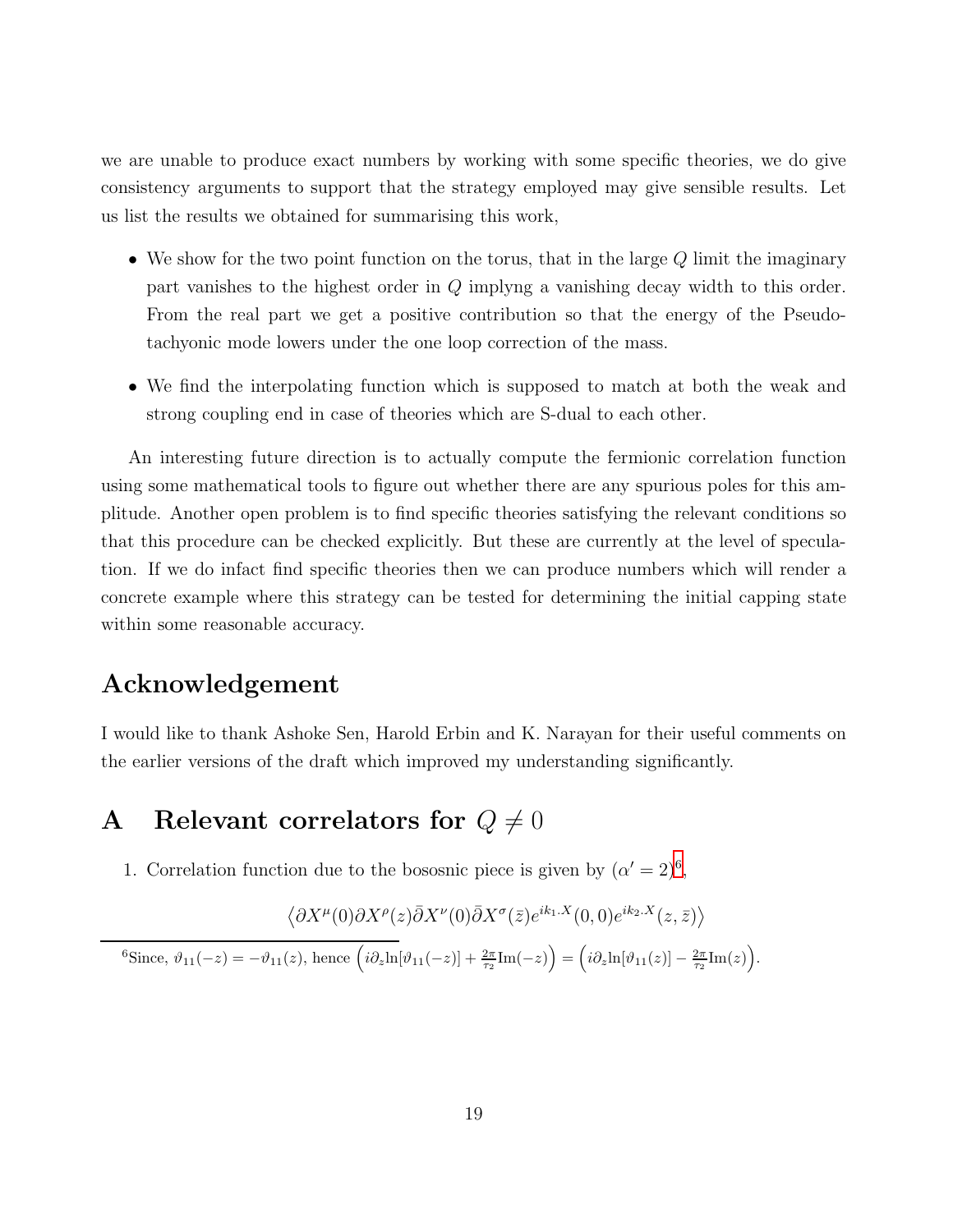$$
= \delta^{\mu\rho} \left( \frac{(\vartheta_{11}\partial_z^2 \vartheta_{11} - \partial_z \vartheta_{11}\partial_z \vartheta_{11})(z)}{\vartheta_{11}(z)^2} + \frac{1}{4\pi\tau_2} \right) \langle \bar{\partial}X^{\nu}(0)\bar{\partial}X^{\sigma}(z)e^{ik_1.X}(0,0)e^{ik_2.X}(z,\bar{z}) \rangle + k_2^{\mu} \left( i\partial_z \ln[\vartheta_{11}(z)] - \frac{2\pi}{\tau_2} \text{Im}(z) \right) \langle \partial X^{\rho}(z)\bar{\partial}X^{\nu}(0)\bar{\partial}X^{\sigma}(z)e^{ik_1.X}(0,0)e^{ik_2.X}(z,\bar{z}) \rangle + \frac{\pi}{\tau_2} \delta^{\mu\sigma} \langle \partial X^{\rho}(z)\bar{\partial}X^{\nu}(0)e^{ik_1.X}(0,0)e^{ik_2.X}(z,\bar{z}) \rangle . \tag{66}
$$

If we further evaluate the correlators for each term it is fairly obvious as to what will be the expansion in powers of  $\alpha'/2$  and Q once we apply [\(31\)](#page-9-0),

<span id="page-20-0"></span>
$$
\sim \left\{ O\left(\frac{\alpha'^2}{4}\right) + O\left(\frac{\alpha'^3 Q^2}{8}\right) + O\left(\frac{\alpha'^4 Q^4}{16}\right) \right\} \tag{67}
$$

2. We now look at the fermionic correlator to determine  $B_z$ , given by,

$$
B_z = \langle \psi^1(0)\psi^2(0)\psi^1(z)\psi^2(z) \rangle = -\frac{1}{4} \langle \langle \chi^1(0)\tilde{\chi}^1(z)\chi^2(0)\tilde{\chi}^2(z) \rangle + \langle \tilde{\chi}^1(0)\chi^1(z)\chi^2(0)\tilde{\chi}^2(z) \rangle + \langle \chi^1(0)\tilde{\chi}^1(z)\tilde{\chi}^2(0)\chi^2(z) \rangle + \langle \tilde{\chi}^1(0)\chi^1(z)\tilde{\chi}^2(0)\chi^2(z) \rangle
$$
 (68)

Although the expression for  $\langle \chi(0)\tilde{\chi}(z)\rangle$ , and  $\langle \tilde{\chi}(0)\chi(z)\rangle$  obeys [\(86\)](#page-23-0), but now taking in contribution from all the fermions and superconformal ghosts we get (with  $D = 10+16n$ ),

$$
B_z = -\frac{1}{8(\eta(\tau)^4)^{2n+1}} \left(\frac{\vartheta_{11}'(0)}{\vartheta_{11}(z)}\right)^2 \sum_{\nu} \delta_{\nu} \left(\vartheta_{\nu}(z)^2 + 2\vartheta_{\nu}(z)\vartheta_{\nu}(-z) + \vartheta_{\nu}(-z)^2\right) \left(\vartheta_{\nu}(0)^2\right)^{4n+1}.
$$
\n(69)

3. Let us now consider the last two lines of [\(37\)](#page-11-1). There are two types of terms that we need to consider if we just want to check their expansion in powers of  $\alpha'$  and  $Q$ . Firstly we have,

$$
k_{1\alpha}k_{2\beta}\langle\psi^{\mu}\psi^{\alpha}(0)\psi^{\rho}\psi^{\beta}(z)\bar{\partial}X^{\nu}(0)\bar{\partial}X^{\sigma}(z)e^{ik_{1}.X}(0,0)e^{ik_{2}.X}(z,\bar{z})
$$
\n
$$
\tag{70}
$$

and,

$$
k_{1\alpha}k_{2\beta}\langle\partial X^{\mu}(0)\partial X^{\rho}(z)\bar{\psi}^{\nu}\bar{\psi}^{\alpha}(0)\bar{\psi}^{\sigma}\bar{\psi}^{\beta}(z)e^{ik_{1}.X}(0,0)e^{ik_{2}.X}(z,\bar{z})\ .\tag{71}
$$

Using [\(45\)](#page-13-2), [\(66\)](#page-20-0) and of course [\(31\)](#page-9-0) we get the behavior of these type of terms in the large Q limt to be negative and proportional to  $4n^2$ . And they occur in the amplitide with a '−' sign, so contribution to the amplitude is positive.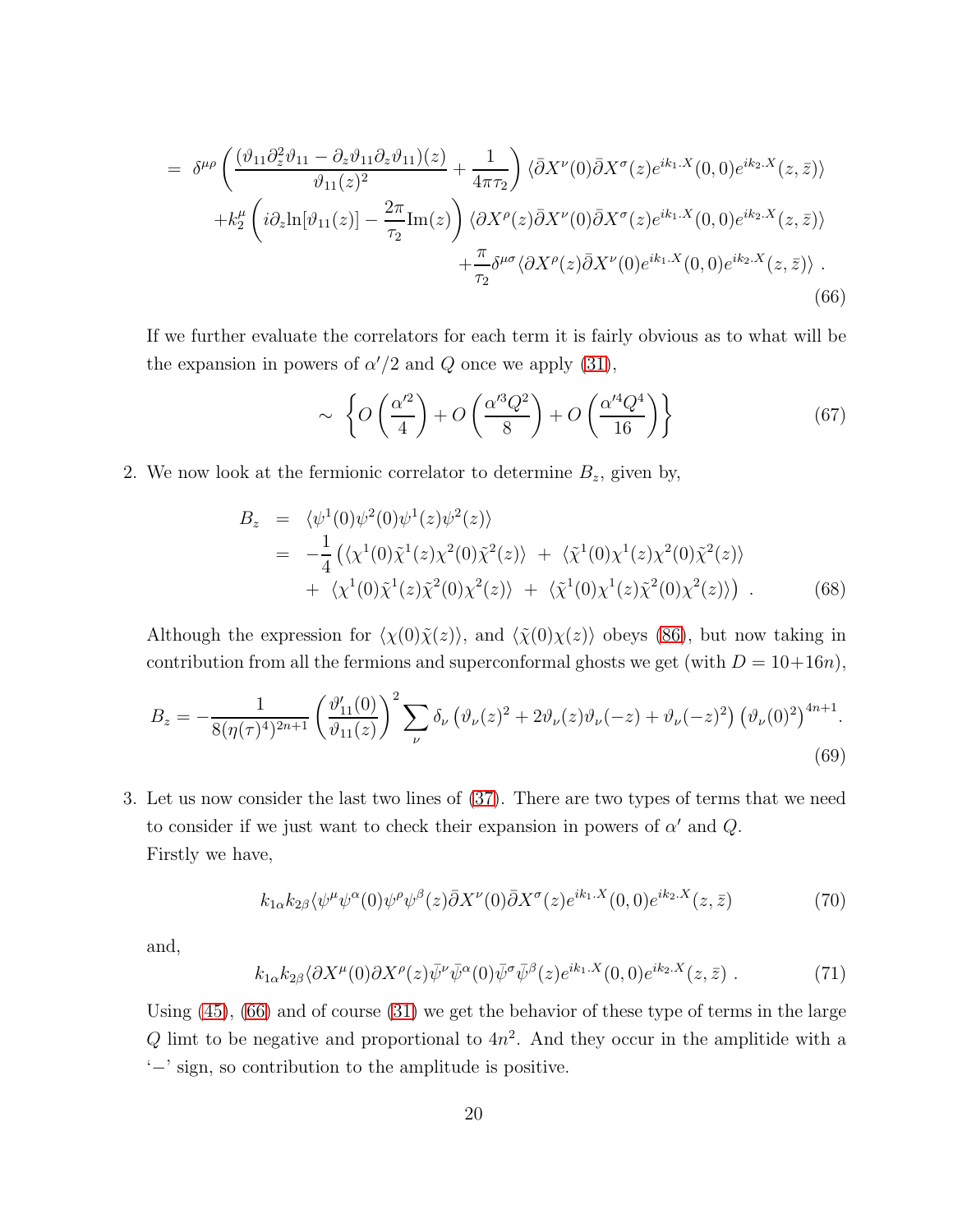Lastly we have the terms of type,

$$
k_{1\alpha}k_{2\beta}\langle\partial X^{\rho}(z)\bar{\partial}X^{\nu}(0)\psi^{\mu}\psi^{\alpha}(0)\bar{\psi}^{\sigma}\bar{\psi}^{\beta}(\bar{z})e^{ik_{1}.X}(0,0)e^{ik_{2}.X}(z,\bar{z})\rangle\tag{72}
$$

and 
$$
k_{1\alpha}k_{2\beta}\langle \partial X^{\mu}(0)\overline{\partial}X^{\sigma}(\overline{z})\psi^{\rho}\psi^{\beta}(z)\overline{\psi}^{\nu}\overline{\psi}^{\alpha}(0)e^{ik_{1}.X}(0,0)e^{ik_{2}.X}(z,\overline{z})\rangle
$$
 (73)

Using the same set of equations one can again show that the same argument holds.

But now we can see clearly that the piece which proprotional to  $2n$  is completely regular in z and  $\bar{z}$  while the term proportional to  $4n^2$  has a single pole for both z and  $\bar{z}$ . Hence when we carry out the integration over  $z$  plane the first term vanishes while for the second term we can pick up the residue at  $z = \bar{z} = 0$ . So these type of terms are free from spurious poles and are proportional to  $4n^2$ .

## <span id="page-21-0"></span>B Two point graviton one loop amplitude with  $Q = 0$

For this computation we need a -1 picture unintegrated vertex whose location on the torus can be fixed (say  $(0,0)$ ) by the CKV of the torus and a 0 picture integrated vertex operator and a PCO. The following definitions will be useful in our case,

-1 picture vertex : 
$$
V_{-1}(k, z, \bar{z}) = i \bar{c}ce^{-(\phi + \bar{\phi})} \zeta_{\mu\nu} \psi^{\mu}(z) \bar{\psi}^{\nu}(\bar{z}) e^{ik.X}(z, \bar{z})
$$
 (74)

World-sheet supercurrent : 
$$
T_F(z) = i(2/\alpha')^{\frac{1}{2}} \psi^{\rho} \partial X_{\rho}
$$
,  $\bar{T}_F(\bar{z}) = i(2/\alpha')^{\frac{1}{2}} \bar{\psi}^{\rho} \bar{\partial} X_{\rho}$  (75)

$$
\text{PCO}: \qquad \chi = \oint dz \ e^{\phi} T_F(z) + \dots \,, \quad \bar{\chi} = \oint d\bar{z} \ e^{\bar{\phi}} \bar{T}_F(\bar{z}) + \dots \quad (76)
$$

The ... denotes involving  $\eta$ ,  $\partial \xi$  etc. We will not be needing those for our computation.

When  $\chi \bar{\chi}$  hits  $V_{-1}(k_1, 0, 0)$  is converted to a 0 picture unintegrated vertex given by,

$$
\bar{c}cV_0(k_1,0,0) = \left(\frac{2}{\alpha'}\right)\bar{c}c\zeta_{\mu\nu}^{(1)}\left\{\partial X^{\mu} + i\left(\frac{\alpha'}{2}\right)\psi^{\mu}(k_1.\psi)\right\}\left\{\bar{\partial}X^{\nu} + i\left(\frac{\alpha'}{2}\right)\bar{\psi}^{\nu}(k_1.\bar{\psi})\right\}e^{ik_1.X}(0,0)
$$
\n(77)

while the 0 picture integrated vertex is given by,

$$
U_0(k_2) = \left(\frac{2}{\alpha'}\right) \int d^2 z \, \zeta_{\mu\nu}^{(2)} \{ \partial X^{\mu} + i \psi^{\mu}(k_2 \cdot \psi) \} \{ \bar{\partial} X^{\nu} + i \bar{\psi}^{\nu}(k_2 \cdot \bar{\psi}) \} e^{ik_2 \cdot X}(z, \bar{z}) \tag{78}
$$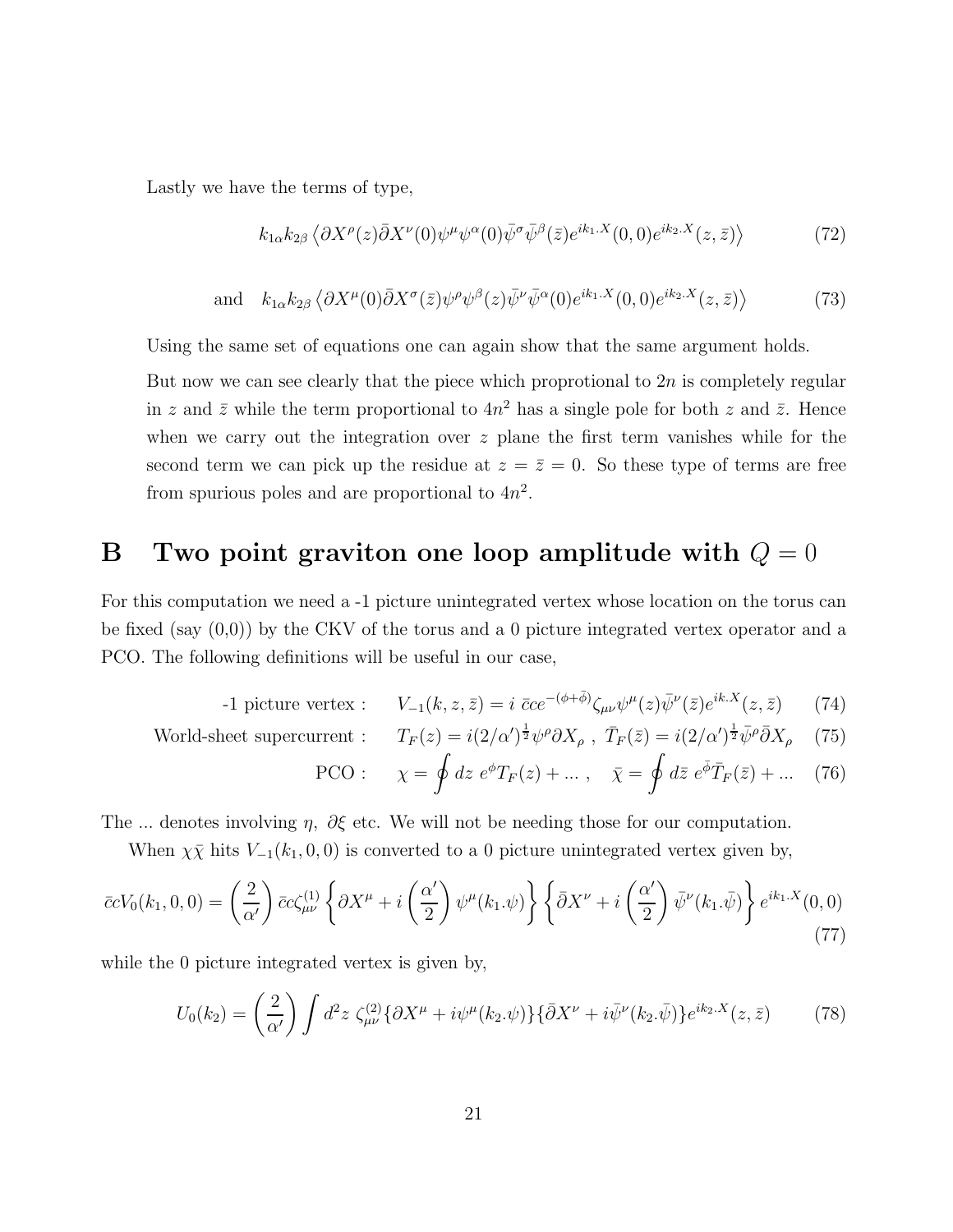The correlation function that we will be computing is,<sup>[7](#page-22-0)</sup>

$$
\int_{\mathbb{F}_0} \frac{d\tau d\bar{\tau}}{4\tau_2} \langle b\bar{b}(0)\bar{c}c(0)V_0(k_1,0,0)U_0(k_2)\rangle.
$$

One can immediately see that there are four possible terms for each of the the real and the imaginary parts. We will look at a few of these terms and guess the result for the rest from the simarities. The correlation function due to the bc ghost zero mode has the well known behavior,

<span id="page-22-1"></span>
$$
\langle b(0)\bar{b}(0)\bar{c}(0)c(0)\rangle_{bc} = |\eta(\tau)|^4.
$$
\n(79)

Let us now first look at the imaginary part of the matter correlation function,

$$
\int d^2z \zeta_{\mu\nu}^{(1)} \zeta_{\rho\sigma}^{(2)} \langle \{\psi^{\mu}(0)(k_1.\psi(0))\overline{\partial}X^{\nu}(0) + \partial X^{\mu}(0)\overline{\psi}^{\nu}(0)(k_1.\overline{\psi}(0))\}\n\times \{\partial X^{\rho}(z)\overline{\partial}X^{\sigma}(\overline{z}) - \psi^{\rho}(z)(k_2.\psi(z))\overline{\psi}^{\sigma}(\overline{z})(k_2.\overline{\psi}(\overline{z}))\}e^{ik_1.X}(0,0)e^{ik_2.X}(z,\overline{z})\n+ \int d^2z \zeta_{\mu\nu}^{(1)} \zeta_{\rho\sigma}^{(2)} \langle (\mu \leftrightarrow \rho, \ \nu \leftrightarrow \sigma, \ k_1 \leftrightarrow k_2, \ z, \overline{z} \leftrightarrow 0,0)e^{ik_1.X}(0,0)e^{ik_2.X}(z,\overline{z})\rangle.
$$
\n
$$
(80)
$$

Once we compute the first term the second one should work out in a similar manner with the relevant exchanging of indices. The tensor structure for this part is given by,

$$
\zeta_{\mu\nu}^{(1)} \zeta_{\rho\sigma}^{(2)} \left( \delta^{\mu\alpha} k_{1\alpha} \langle \bar{\partial} X^{\nu} \mathcal{K}^{\rho\sigma} e^{ik_1.X}(0,0) e^{ik_2.X}(z,\bar{z}) \rangle + k_{1\alpha} \delta^{\nu\alpha} \langle \partial X^{\mu} \mathcal{K}^{\rho\sigma} e^{ik_1.X}(0,0) e^{ik_2.X}(z,\bar{z}) \rangle \right) , \tag{81}
$$

where,

$$
\mathcal{K}^{\rho\sigma} = \partial X^{\rho}(z)\bar{\partial}X^{\sigma}(\bar{z}) - A k_{2\alpha}k_{2\beta}\delta^{\rho\alpha}\delta^{\sigma\beta}.
$$

So we see that both contributions are proportional to,

either 
$$
k_1^\mu \zeta_{\mu\nu}^{(1)}
$$
 or  $k_1^\nu \zeta_{\mu\nu}^{(1)}$ 

Thus for the graviton on-shell condition these contributions vanish. Similarly the second term in [\(80\)](#page-22-1) also vanishes which suggests that the imaginary part of the amplitude is zero.

Now we turn our attention to the real part of the amplitude. This part has contributions from the following terms,

$$
\int d^2z \,\zeta_{\mu\nu}^{(1)}\zeta_{\rho\sigma}^{(2)}\langle \{\partial X^{\mu}(0)\bar{\partial}X^{\nu}(0) - \psi^{\mu}(0)(k_1.\psi(0))\bar{\psi}^{\nu}(0)(k_1.\bar{\psi}(0))\}\,
$$

<span id="page-22-0"></span><sup>&</sup>lt;sup>7</sup>We will be using the convention  $\alpha' = 2$  for the rest of this appendix.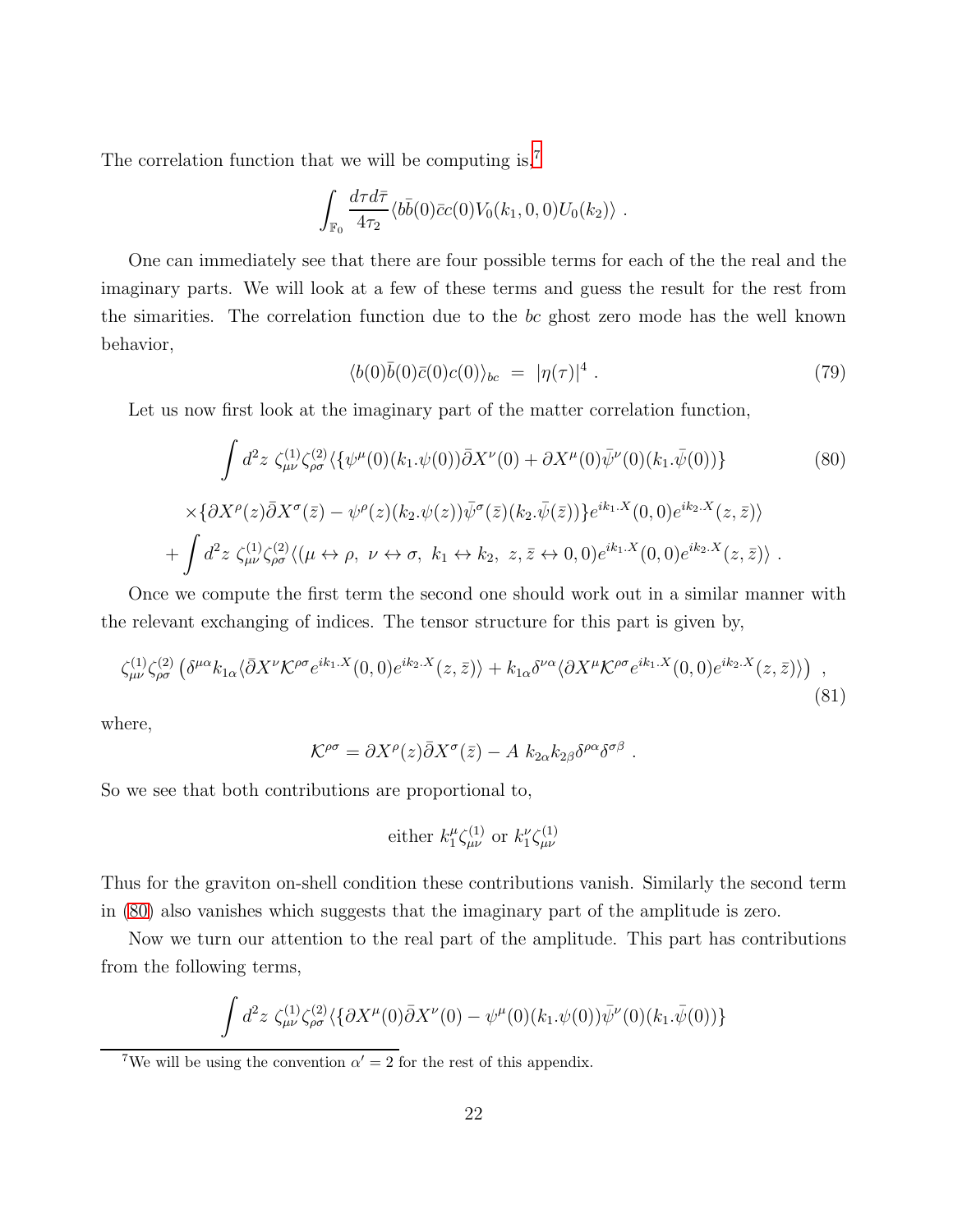$$
\times \{\partial X^{\rho}(z)\bar{\partial}X^{\sigma}(\bar{z}) - \psi^{\rho}(z)(k_2.\psi(z))\bar{\psi}^{\sigma}(\bar{z})(k_2.\bar{\psi}(\bar{z}))\}e^{ik_1.X}(0,0)e^{ik_2.X}(z,\bar{z})\}
$$

$$
-\int d^2z \zeta_{\mu\nu}^{(1)}\zeta_{\rho\sigma}^{(2)}\langle\{\psi^{\mu}(0)(k_1.\psi(0))\bar{\partial}X^{\nu}(0) + \partial X^{\mu}(0)\bar{\psi}^{\nu}(0)(k_1.\bar{\psi}(0))\}\rangle
$$

$$
\times \{\psi^{\rho}(z)(k_2.\psi(z))\bar{\partial}X^{\sigma}(\bar{z}) + \partial X^{\rho}(z)\bar{\psi}^{\sigma}(\bar{z})(k_2.\bar{\psi}(\bar{z}))\}e^{ik_1.X}(0,0)e^{ik_2.X}(z,\bar{z})\}\ .\tag{82}
$$

<span id="page-23-3"></span>For the second piece we see that only terms with four fermions all of which are either left or right moving, contribute. Other terms vanish on-shell by previous arguments. So we need to compute the correlation function,

$$
\langle \psi^{\mu}(0)\psi^{\alpha}(0)\psi^{\rho}(z)\psi^{\beta}(z)\rangle \equiv A\delta^{\mu\alpha}\delta^{\rho\beta} + B\delta^{\mu\rho}\delta^{\alpha\beta} + C\delta^{\mu\beta}\delta^{\alpha\rho} \tag{83}
$$

The first term in the above equation vanishes due to previous arguments. Although the second and third term cannot be determined by these arguments. The correlation function for such tensor structures receive contributions from terms of the form,

$$
\langle \psi^i(0)\psi^j(0)\psi^i(z)\psi^j(z)\rangle \text{ or } \langle \psi^i(0)\psi^j(0)\psi^j(z)\psi^i(z)\rangle \text{ with } i \neq j. \tag{84}
$$

Let us look at the cases where i, j takes values 1, 2, 3, 4. Here we keep in mind that  $\psi^0$  is wick rotataed to  $\psi^4$  at the cost of picking up a factor of i, and also we combine the fermions into complex pairs via,

<span id="page-23-0"></span>
$$
\chi_k = \frac{1}{\sqrt{2}} \left( \psi^k + i \psi^{k+4} \right), \quad \tilde{\chi}^k = \frac{1}{\sqrt{2}} \left( \psi^k - i \psi^{k+4} \right), \quad 1 \le k \le 4.
$$

As a concrete example let us look at the following possible contribution<sup>[8](#page-23-1)</sup>,

$$
\langle \psi^1(0)\psi^2(0)\psi^1(z)\psi^2(z)\rangle = -\frac{1}{4} \left( \langle \chi^1(0)\tilde{\chi}^1(z)\chi^2(0)\tilde{\chi}^2(z) \rangle + \langle \tilde{\chi}^1(0)\chi^1(z)\chi^2(0)\tilde{\chi}^2(z) \rangle \right) + \langle \chi^1(0)\tilde{\chi}^1(z)\tilde{\chi}^2(0)\chi^2(z) \rangle + \langle \tilde{\chi}^1(0)\chi^1(z)\tilde{\chi}^2(0)\chi^2(z) \rangle \right). (85)
$$

Using the results of [\[3\]](#page-25-8), [\[2\]](#page-25-1) we have for a single complex fermion  $\chi^i$ ,

<span id="page-23-2"></span>
$$
\langle \chi^i(0)\tilde{\chi}^i(z) \rangle = \frac{1}{\eta(\tau)} \frac{\vartheta'_{11}(0)}{\vartheta_{11}(z)} \vartheta_{\nu}(z) , \quad \langle \tilde{\chi}^i(0)\chi^i(z) \rangle = \frac{1}{\eta(\tau)} \frac{\vartheta'_{11}(0)}{\vartheta_{11}(z)} \vartheta_{\nu}(-z) . \tag{86}
$$

If we now take contributions from all the holomorphic fermions and the superconformal ghosts we end up with,

$$
\langle \psi^1(0)\psi^2(0)\psi^1(z)\psi^2(z)\rangle = -\frac{1}{8\eta(\tau)^4} \left(\frac{\vartheta'_{11}(0)}{\vartheta_{11}(z)}\right)^2 \sum_{\nu} \delta_{\nu} \left(\vartheta_{\nu}(z)^2 \vartheta_{\nu}(0)^2 + 2\vartheta_{\nu}(z)\vartheta_{\nu}(-z)\vartheta_{\nu}(0)^2 + \vartheta_{\nu}(-z)^2 \vartheta_{\nu}(0)^2\right).
$$
\n(87)

<span id="page-23-1"></span><sup>&</sup>lt;sup>8</sup>One can easily check that for,  $i = k$  and  $j = k + 4$  the total contribution always vanishes in this case.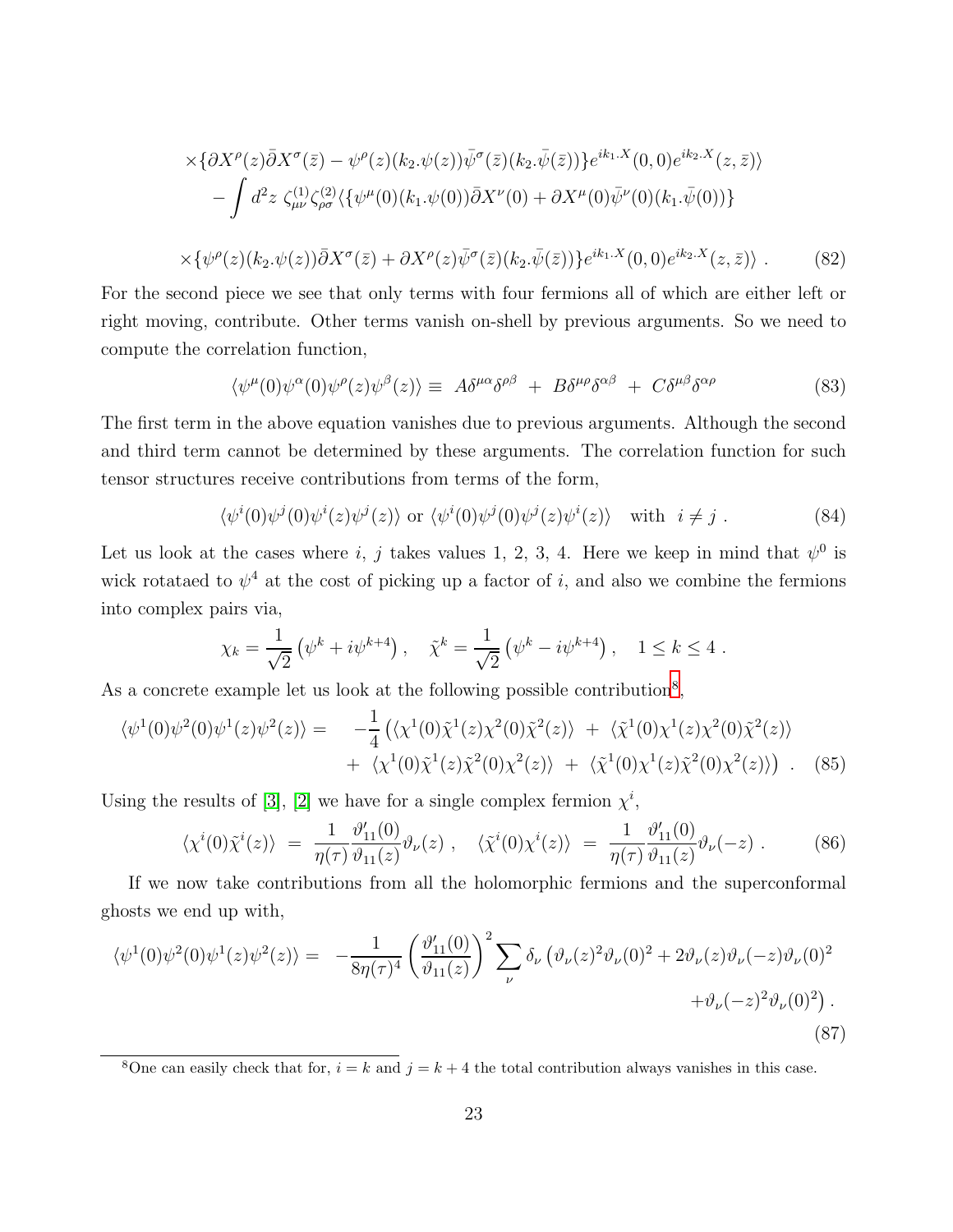The factor of half from the GSO projection is accounted for within the overall factor 1/8. The r.h.s. of equation [\(87\)](#page-23-2) vanishes by the use of the Riemann Identity,

$$
\sum_{\nu} \delta_{\nu} \vartheta_{\nu}(z_1) \vartheta_{\nu}(z_2) \vartheta_{\nu}(z_3) \vartheta_{\nu}(z_4) = 2 \vartheta_{11} ((z_1 + z_2 + z_3 + z_4)/2) \vartheta_{11} ((z_1 + z_2 - z_3 - z_4)/2)
$$
  

$$
\vartheta_{11} ((z_1 - z_2 - z_3 + z_4)/2) \vartheta_{11} ((z_1 - z_2 + z_3 - z_4)/2).
$$
 (88)

Thus we see that the only possible term that might contribute to [\(82\)](#page-23-3) is,

$$
\langle \partial X^{\mu}(0) \partial X^{\rho}(z) \bar{\partial} X^{\nu}(0) \bar{\partial} X^{\sigma}(z) e^{ik_1.X}(0,0) e^{ik_2.X}(z,\bar{z}) \rangle . \tag{89}
$$

Following [ref] we find that this is given by,

$$
\delta^{\mu\rho} \left( \frac{(\vartheta_{11}\partial_z^2 \vartheta_{11} - \partial_z \vartheta_{11}\partial_z \vartheta_{11})(z)}{\vartheta_{11}(z)^2} + \frac{1}{4\pi\tau_2} \right) \langle \bar{\partial}X^{\nu}(0)\bar{\partial}X^{\sigma}(z)e^{ik_1.X}(0,0)e^{ik_2.X}(z,\bar{z}) \rangle \n+ k_2^{\mu} \left( i\partial_z \ln[\vartheta_{11}(-z)] + \frac{2\pi}{\tau_2} \text{Im}(-z) \right) \langle \partial X^{\rho}(z)\bar{\partial}X^{\nu}(0)\bar{\partial}X^{\sigma}(z)e^{ik_1.X}(0,0)e^{ik_2.X}(z,\bar{z}) \rangle \n- \frac{\pi}{\tau_2} \delta^{\mu\sigma} \langle \partial X^{\rho}(z)\bar{\partial}X^{\nu}(0)e^{ik_1.X}(0,0)e^{ik_2.X}(z,\bar{z}) \rangle . \tag{90}
$$

Notice that both the first piece and the second piece have double poles at  $z = 0$  owing to the fact that the correlation function due to the exponentials give,

$$
\langle e^{ik_1.X}(0,0)e^{ik_2.X}(z,\bar{z})\rangle \sim (2\pi)^{10}\delta^{10}(k_1+k_2)\left|\vartheta_1(z,\tau)\exp\left(-\frac{\pi(\text{Im }z)^2}{\tau_2}\right)\right|^{\alpha'k_1.k_2}\prod_{i=1}^2\left|\frac{2\pi}{\vartheta'_1(0,\tau)}\right|^{-\frac{\alpha'k_i^2}{2}}
$$

and due to the delta function we get  $k_1 = -k_2$  which implies  $k_1 \cdot k_2 = -k_1^2 = -k_2^2 = 0$  from the on-shell condition. Thus,

$$
\langle e^{ik_1.X}(0,0)e^{ik_2.X}(z,\bar{z})\rangle \sim (2\pi)^{10}
$$
.

We have an integration over  $z$  since one vertex is an integrated vertex operator. Near the pole we see the behavior,

$$
\oint \frac{dz}{z^2} (2\pi)^{10} f(k,\zeta) \quad \text{where } f(k,\zeta) \text{ is a function of polarization and momenta.} \tag{91}
$$

which vanishes from Cauchy's integral formulae. Where as terms proportional to  $1/4\pi\tau_2$  or  $\pi^2/\tau_2^2$  vanish since they have no singularities on the torus described by the z-coordinate. Terms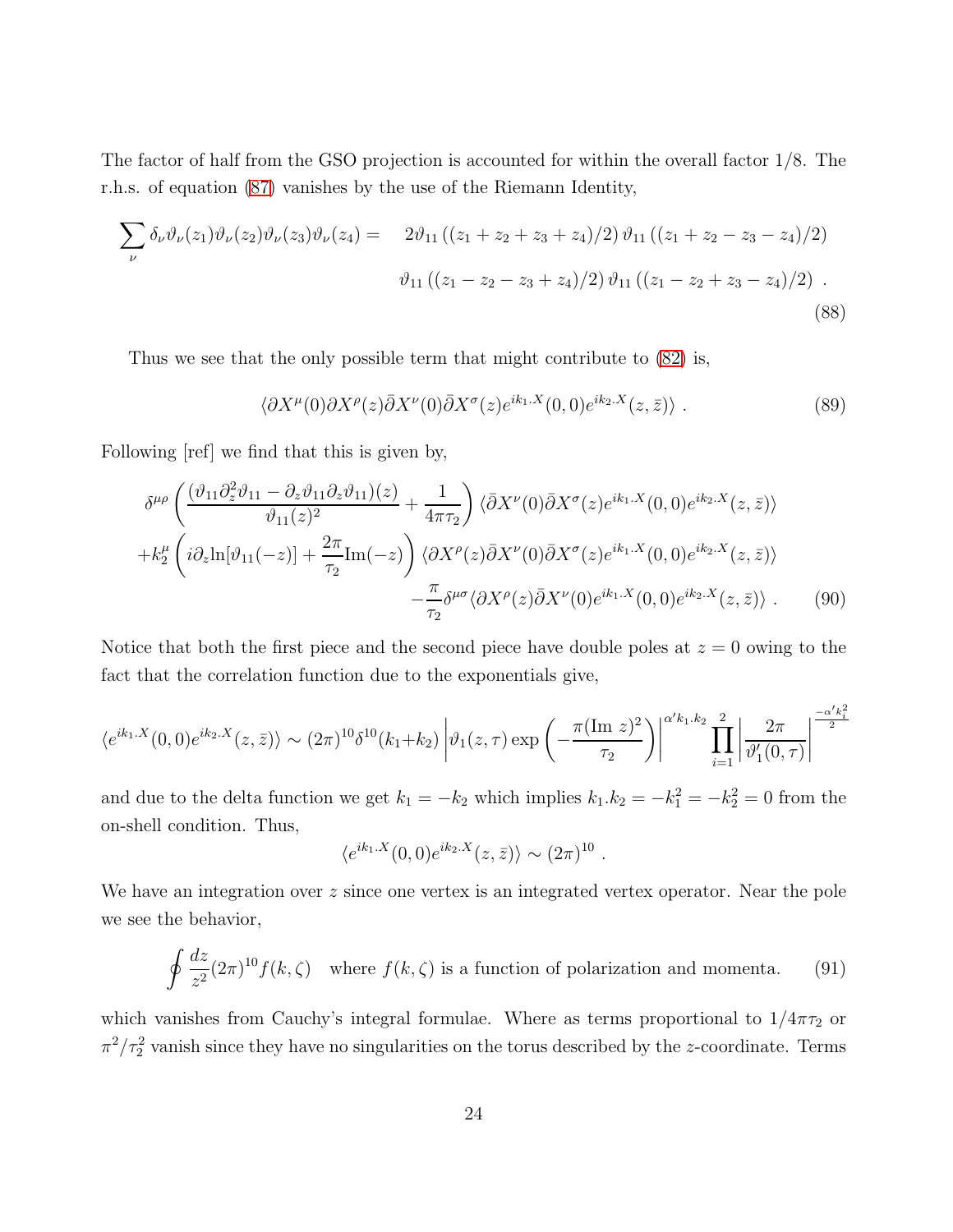which have a single pole at  $z = 0$  survive at the end and it is clear from the above expression that they are proportional to,

$$
k_2^{\mu} \zeta_{\mu\nu}^{(1)}, k_1^{\rho} \zeta_{\rho\sigma}^{(2)}, \text{ or } k_1^{\rho} \zeta_{\rho\sigma}^{(2)} \zeta_{\nu}^{(1)\mu}
$$

Now from the correlation function of the exponentials we obtain an overall momentum conserving delta function  $\delta^{10}(k_1 + k_2)$  so that  $k_2 = -k_1$ , and we get zero contributions imposing the on-shell conditions.

Thus we see that the graviton two point one loop amplitude vanishes on-shell as we had expected.

### <span id="page-25-0"></span>References

- <span id="page-25-1"></span>[1] O. Aharony and E. Silverstein, "Supercritical stability, transitions and (pseudo)tachyons", 10.1103/PhysRevD.75.046003 2007, [arXiv:hep-th/0612031](http://arxiv.org/abs/hep-th/0612031)
- <span id="page-25-8"></span>[2] Ashoke Sen, "S-duality Improved Superstring Perturbation Theory", 10.1007/JHEP11(2013)029, arXiv: 1304.0458
- <span id="page-25-7"></span>[3] Joseph J. Atick and Ashoke Sen, "Covariant One Loop Fermion Emission Amplitudes in Closed String Theories", Nucl. Phys. B 10.1016/0550-3213(87)90075-7
- <span id="page-25-2"></span>[4] Nobuyuki Ishibashi, "Light-cone gauge superstring field theory in linear dilaton background", 10.1093/ptep/ptx012 PTEP 2017, arXiv: 1605.04666
- <span id="page-25-3"></span>[5] Joseph Polchinski, "String Theory: Vol. I", Cambridge University Press
- <span id="page-25-4"></span>[6] Joseph Polchinski, "String Theory: Vol. II ", Cambridge University Press
- <span id="page-25-5"></span>[7] B. Zwiebach, "Closed string field theory: Quantum action and the B-V master equation", Nucl. Phys. B 390, 33 (1993) [\[hep-th/9206084\]](http://arxiv.org/abs/hep-th/9206084).
- <span id="page-25-6"></span>[8] H. Hata and B. Zwiebach, "Developing the covariant Batalin-Vilkovisky approach to string theory", Annals Phys. 229 (1994) 177 [\[hep-th/9301097\]](http://arxiv.org/abs/hep-th/9301097) [ IN SPIRE ].
- [9] Y. Okawa and B. Zwiebach, "Heterotic string field theory", JHEP 07 (2004) 042 [\[hep-th/0406212\]](http://arxiv.org/abs/hep-th/0406212) [ IN SPIRE ].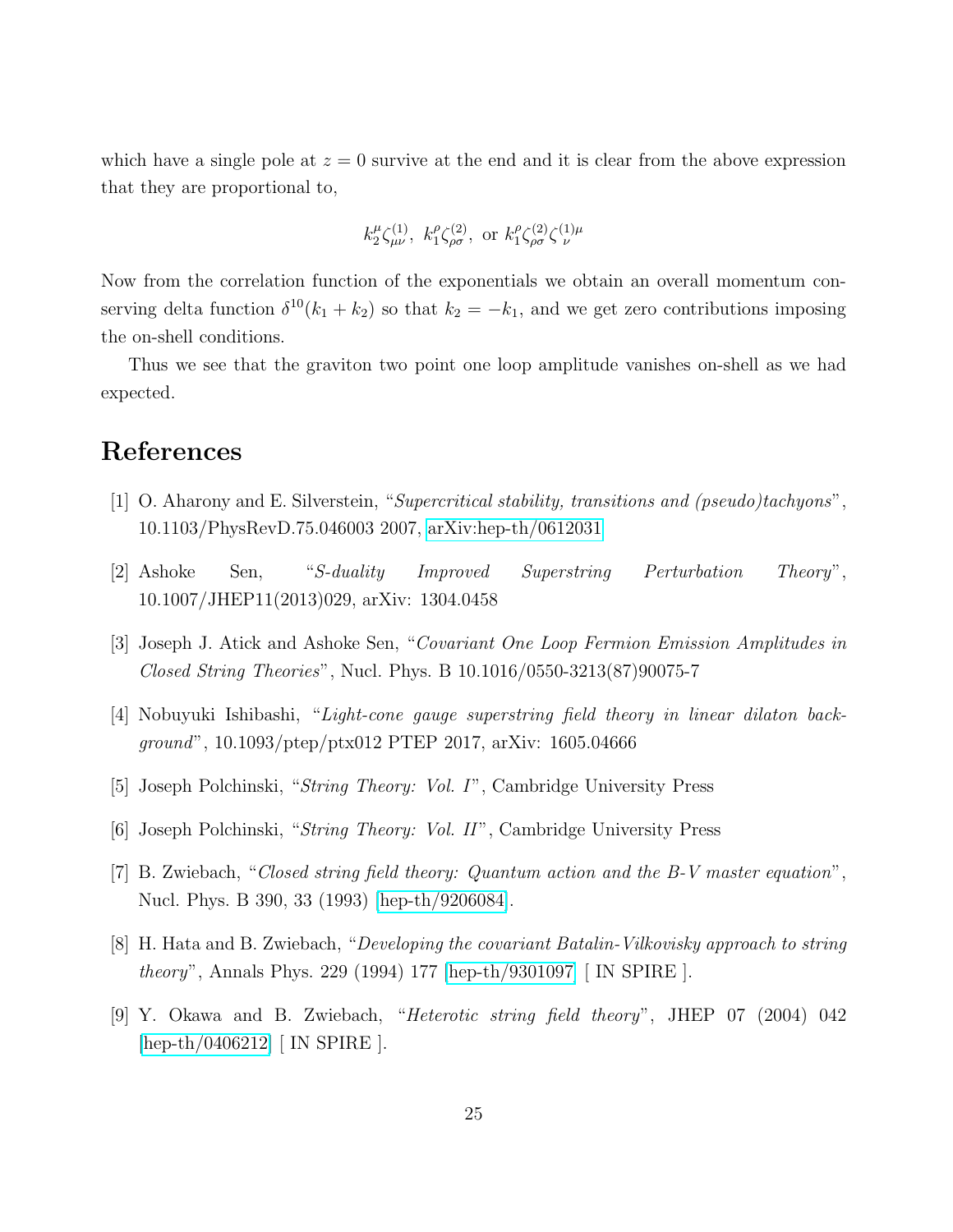- <span id="page-26-5"></span><span id="page-26-4"></span>[10] A. Sen, "BV master action for heterotic and type II string field theories". J. High Energ. Phys. 2016, 87 (2016). https://doi.org/10.1007/JHEP02(2016)087
- <span id="page-26-6"></span>[11] N. Berkovits, SuperPoincaré invariant superstring field theory, Nucl. Phys. B 450 (1995) 90 [Erratum ibid. B 459 (1996) 439] [\[hep-th/9503099\]](http://arxiv.org/abs/hep-th/9503099) [ IN SPIRE ].
- <span id="page-26-8"></span>[12] E. Witten, "Interacting Field Theory of Open Superstrings", Nucl. Phys. B 276 (1986) 291 [ IN SPIRE ].
- <span id="page-26-9"></span>[13] R. Pius, A. Rudra and A. Sen, "Mass Renormalization in String Theory: Special States", 10.1007/JHEP07(2014)058, [arXiv:1311.1257](http://arxiv.org/abs/1311.1257) [hep-th].
- <span id="page-26-7"></span>[14] Roji Pius, Arnab Rudra and Ashoke Sen, "Mass Renormalization in String Theory: General States", 10.1007/JHEP07(2014)062, arXiv: 1401.7014
- <span id="page-26-10"></span>[15] A. Sen, "Gauge Invariant 1PI Effective Superstring Field Theory: Inclusion of the Ramond", Sector, JHEP 08 (2015) 025 [\[arXiv:1501.00988\]](http://arxiv.org/abs/1501.00988) [ IN SPIRE ].
- <span id="page-26-0"></span>[16] R. Pius, A. Rudra and A. Sen, "String Perturbation Theory Around Dynamically Shifted Vacuum", JHEP 10 (2014) 70 [\[arXiv:1404.6254\]](http://arxiv.org/abs/1404.6254) [ IN SPIRE ].
- <span id="page-26-1"></span>[17] I. Antoniadis, C. Bachas, J. R. Ellis and D. V. Nanopoulos, "Cosmological string theories and discrete inflation" Phys. Lett. B 211, 393 (1988)
- <span id="page-26-2"></span>[18] J. Polchinski, "A two-dimensional model for quantum gravity" Nucl. Phys. B 324, 123 (1989)
- <span id="page-26-3"></span>[19] I. Antoniadis, C. Bachas, J. R. Ellis and D. V. Nanopoulos, "An expanding universe in string theory" Nucl. Phys. B 328, 117 (1989).
- [20] I. Antoniadis, C. Bachas, J. R. Ellis and D. V. Nanopoulos, "Comments on cosmolog- ical string solutions" Phys. Lett. B 257, 278 (1991).
- [21] A. R. Cooper, L. Susskind and L. Thorlacius, "Two-dimensional quantum cosmology" Nucl. Phys. B 363, 132 (1991).
- [22] S. Mukherji, "On The Interpolating Solutions Of String In Different Backgrounds" Mod. Phys. Lett. A 7, 1361 (1992) [\[arXiv:hep-th/9203010\]](http://arxiv.org/abs/hep-th/9203010).